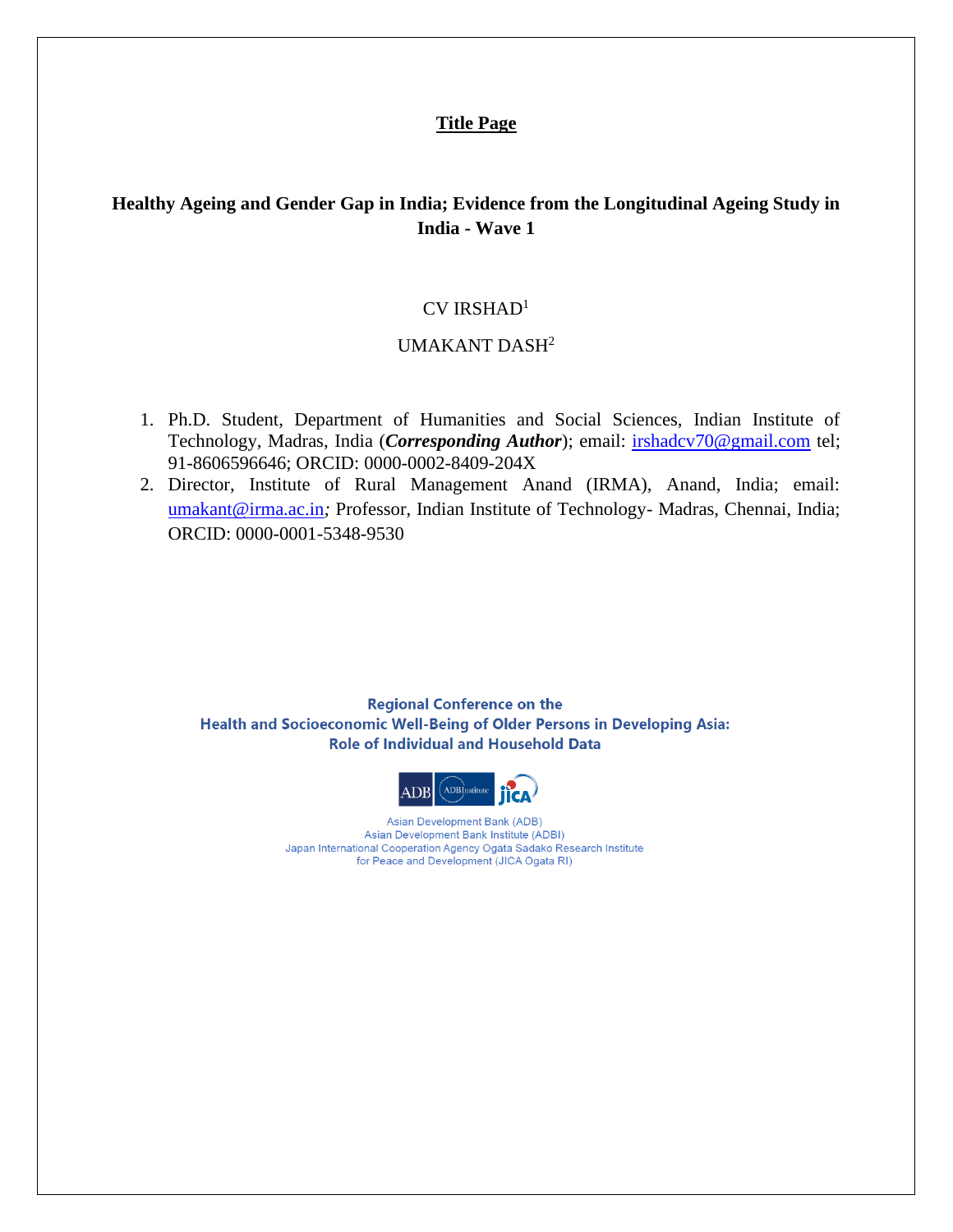## **Healthy Ageing and Gender Gap in India; Evidence from the Longitudinal Ageing Study in India - Wave 1**

#### **Abstract**

The present study aims to understand healthy ageing, determinants of healthy ageing and gender inequality in healthy ageing among Indian older adults using a nationally representative large sample data- Longitudinal Ageing Study in India (LASI) - wave 1. A Healthy Ageing Index (HAI) ranged between 0 and 100 was constructed based on 28 variables representing multiple dimensions of healthy ageing. Descriptive statistics and quantile regression analysis were performed. The mean HAI was 81.40, which indicates that, on average, the study population is slightly healthier. The multivariate analysis results indicated a gender gap in health status over the distribution of HAI. We also observed that there is inequality in healthy ageing based on socioeconomic and demographic differentials. The study also found that better health risk behaviours (no smoking, no drinking of alcohol, and engage in physical activity), food security and social capital had played an important role and acted as a protective factor against unhealthy ageing. A high prevalence of frailty was associated with unhealthy ageing. The discrimination factor largely contributed to the gender inequality in healthy ageing. There should be intervention through socioeconomic and behavioural risk factors to moderate the geriatric population to achieve healthy ageing.

**Keywords:** Gender, Healthy ageing, Inequality, Older adults, Quantile regression, India

**JEL Classification:** I140, C210, I120, J140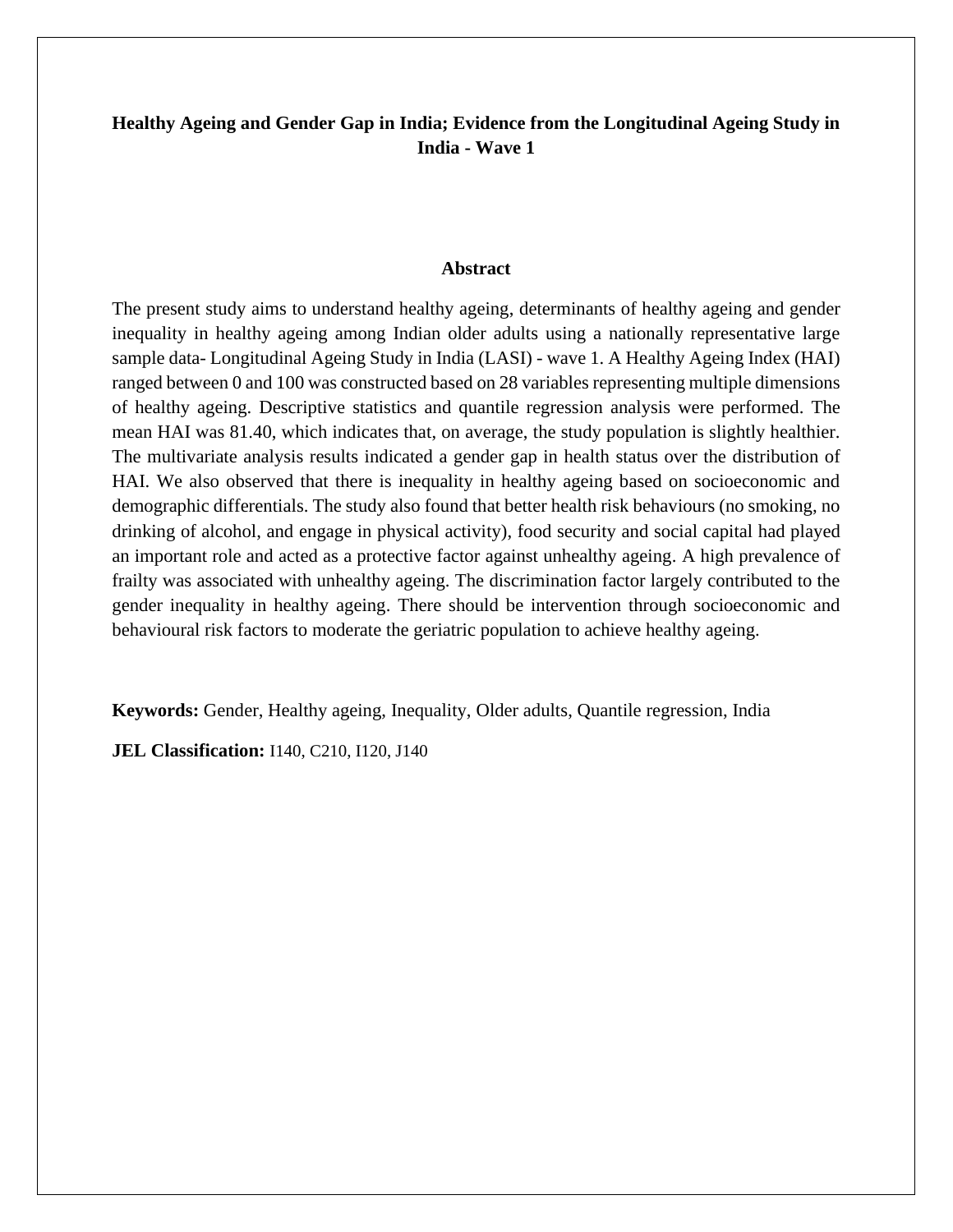#### **Introduction**

Population ageing has become one of the policy concerns all over the world. It also pushes the epidemiological transition where the health risks are of new forms (non-communicable diseases, injuries and accidents etc.) and replaces the traditional health risks (communicable diseases). The combined demographic and epidemiological transition can potentially challenge population health <sup>1,2</sup>. It is observed that these transitions are taking place at a rapid pace in LMICs  $3-5$ , which may result in severe health and non-health consequences as there is a shortage of resources <sup>6</sup>. It is expected that India will have a significant share of the older population in the coming decades and thus requires policies from both health and non-health sectors<sup>7</sup>. Previous studies conducted in high-income country contexts confirm the possibility of healthy ageing even towards the later years of life  $8-10$ . These studies emphasise the importance of squeezing the health burden or the "compression of morbidity" into a short period, preferably towards the end of life. Therefore, the best alternative against the combined demographic and epidemiological transition challenges would be working towards healthy ageing as a common public policy target.

Though average life expectancy has been increasing in the past few decades, generally, older adults are noted for higher burden due to chronic diseases  $1,11$  and disability  $12,13$ , which may lead to loss of overall well-being and health status <sup>1,14,15</sup>. Studies also confirmed that older adults are at high risk of low cognitive health  $16$  and depression  $17$ . From the supply side perspective of geriatric medicine, the system is yet to develop or still evolve in most developing country contexts. This supply-side shortage of geriatric medical and non-medical intervention with an increasingly older population (thereby the demand for geriatric care) may lead to unhealthy ageing. Unhealthy ageing mainly was found due to socioeconomic and demographic differences <sup>18,19</sup>. In addition to this, health risk behaviour can also determine healthy ageing  $20$ , and the combined effect of these factors could lead to unhealthy ageing substantially  $21-23$ .

Historically, higher life expectancy is consistently reported among the female gender category  $24.25$ . Contrary to this advantage, women are less likely to experience healthy life expectancy than men, and this gender gap in healthy ageing become highly prevalent among older adults <sup>26,27</sup>. In the Indian context, women older adults face poor health outcomes compared to male older adults <sup>28</sup>. It is also to noted that an Indian context-based comprehensive health assessment was not done yet. To date, most studies conducted health assessment based on indicators that accounts for a partial health measurement 28,29. A previous study on Indian older adults has used a comprehensive assessment tool (Active Ageing Index) that was originally developed for developed country context  $30$ . Therefore, our study aims to assess the health status of Indian older adults with a multidimensional health assessment approach (using Healthy Ageing Index (HAI)), find key determinants of healthy ageing and the gender-based inequality in healthy ageing.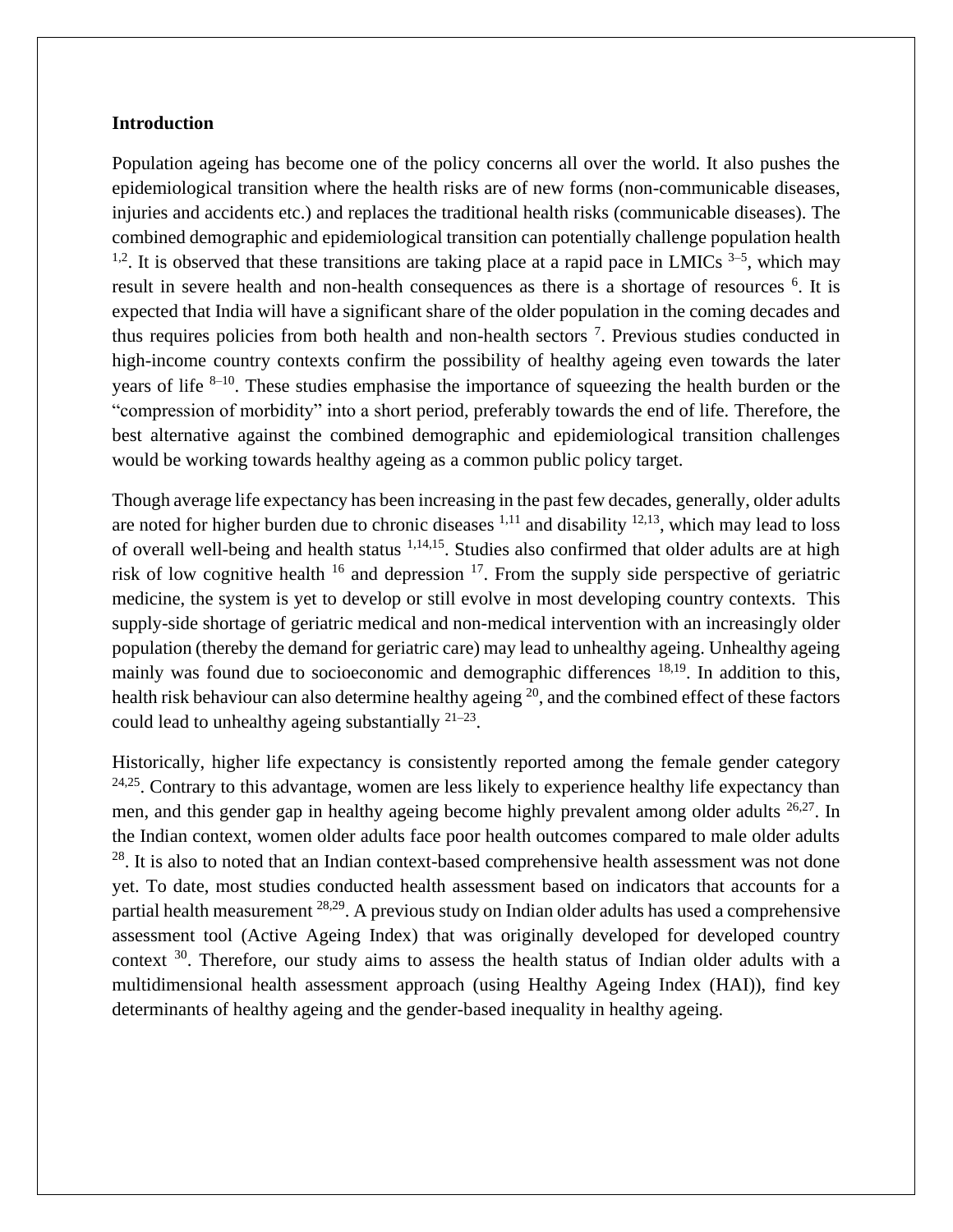#### **Methods**

**Data and sample:** The present study used data from the Longitudinal Ageing Study in India (LASI) wave 1, a national level survey conducted from April 2017 to December 2018. The survey was conducted jointly by the Ministry of Health and Family Welfare, Government of India, the National Institute of Ageing, United Nations Population Fund-India, International Institute for Population Sciences (IIPS) – Mumbai, Harvard T H Chan School of Public Health (HSPH) and the University of Southern California (USC) and several other institutions. The survey interviewed a sample of 72250 consisting of all age-eligible (45 years and above) individuals and their spouses (no age criteria), separately, from 35 states and union territories of India (excluding Sikkim). The LASI designed to provide reliable national-level estimates on health outcomes and social and economic well-being of age-eligible older adults and their spouses <sup>31,32</sup>. The present study considered only individuals aged 60 years and above (31464 individuals). The bio-makers data of 28576 was available in the LASI. The final sample included for the analysis after dropping missing values and ineligible individuals were 23140 older adults who answered all the variables of interest in the study.

#### **Outcome variable**

In measuring healthy ageing, we constructed a Healthy Ageing Index (HAI) by considering multiple healthy ageing domains. In literature, various approaches have been followed for the measurement of health status. Among them, multidimensional health assessment of older adults is well established <sup>33–36</sup>. A systematic review study documenting the domains and measurements of healthy ageing has identified key health assessment domains, including physiological and metabolic health, physical capabilities, general health status, cognitive function and psychological well-being <sup>37</sup>. These health domains can be distinguished into subjective and objective health components and are highly recommended to use together as a multi-domain health assessment approach to better understand healthy ageing  $^{38}$ . Previous studies also identified that these variables are important components of health and can predict health outcomes and mortality <sup>39–41</sup>. Therefore, the present study developed a multidimensional HAI including 28 variables covering physiological and metabolic health, physical capabilities, general health status, cognitive functions and psychological well-being domains. Each variable was coded in binary or quintile form with value taking between 0 and 100 (Table S1 in the supplementary data). For each individual, the total score from all 28 variables was summed, divided by 28 and then harmonised into an HAI score ranging from 0 to 100. We have used exploratory factor analysis for the development of HAI. A higher HAI indicates healthy ageing status.

The validity and reliability check of HAI was performed, and the full details are provided in the supplementary data (Table S1, Table S2, Table S3, Table S4 and Table S5). The scale reliability of HAI was checked using Cronbach Alpha. The Cronbach Alpha was 0.80 and indicated good internal consistency. The factor structure is shown in Table S2 and Table S3 of the supplementary data. We obtained seven factors. Based on the items allocated to each factor, factor 1 consists of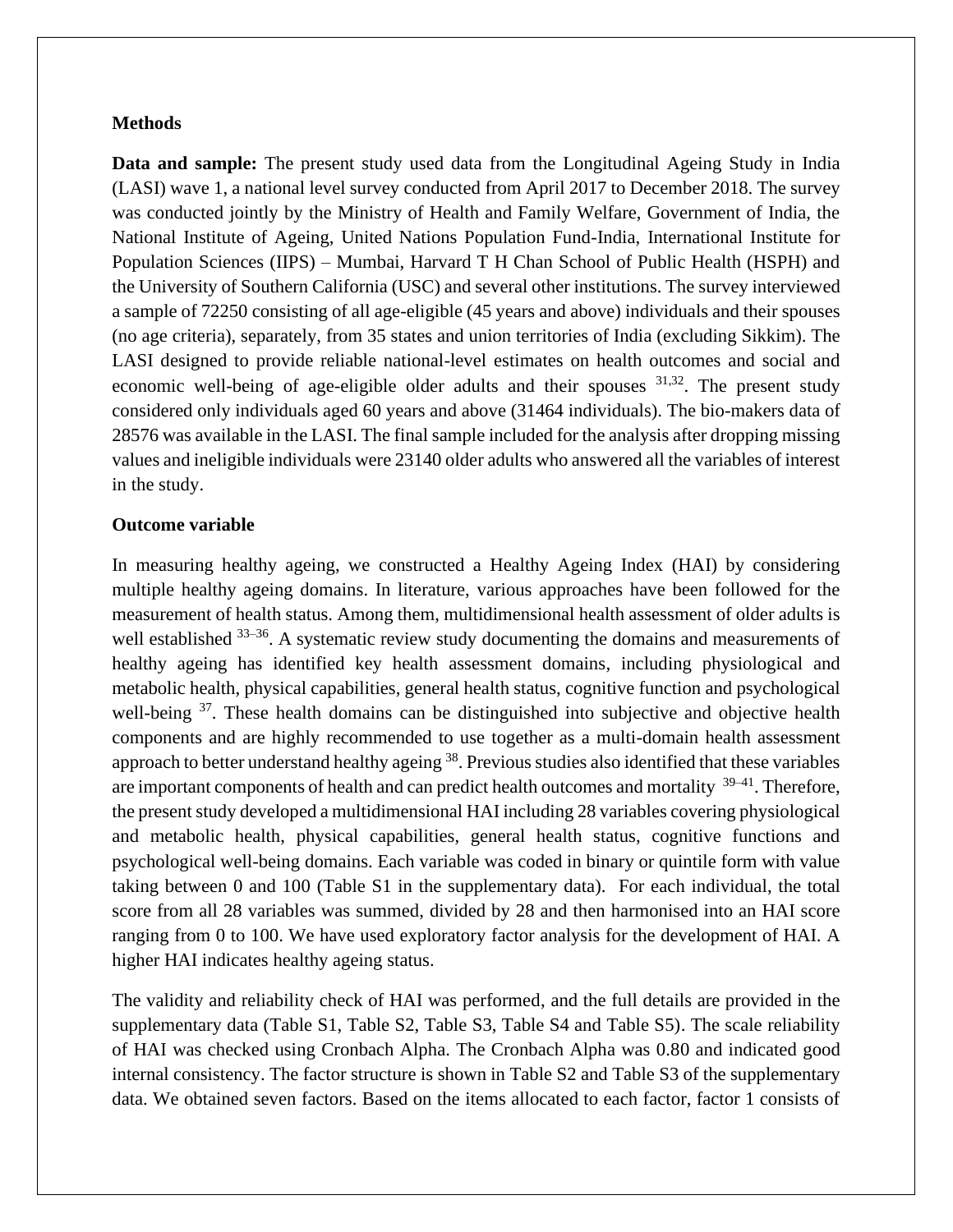Instrumental Activities of Daily Living (IADL) variables, factor 2 consists of Activities of Daily Living (ADL) variables, factor 3 consists of cognitive health variables. The remaining variables were allocated to the other factors. The Bartlett's sphericity test was significant ( $\chi^2 = 1.14e+05$ ,  $p<0.01$ ) and the sample adequacy test statistic was higher (Kaiser–Meyer–Olkin = 0.89), which suggest that the data meet the minimum standards for factor analysis. The eigenvalues and percentage of explained variance of the seven factors of HAI is shown in Table S3. Together these seven factors account for 51% of the total variance of the HAI. To check the external validity, we calculated the correlation between HAI and Life Satisfaction  $(LS)$  score  $^{42}$ . Higher LS is associated with better health outcomes and increased longevity <sup>43</sup>. The LS score was constructed based on five questions in the survey and arranged the total score ranged between 5 to 35. A Higher LS score indicates a higher level of LS (Table S5). The Pearson's correlation coefficient between HAI and LS score shows a significant positive correlation ( $r = 0.15$ ,  $p < 0.01$ ) (Table S4).

#### **Predictor variables**

Previous studies had identified various determining factors of healthy ageing. For the first part of the analysis, the present study used predictors of healthy ageing such as age (60-69 years, 70-79 years and 80 years and above), gender (male and female), education (no schooling, 1 to 5 years, 6 to 10 years and above 10 years), social background (Scheduled Tribe (ST), Scheduled Caste (SC), Other Backward Castes (OBC) and General), marital status (in union and not in a union), "Monthly Per Capita Expenditure quintile (MPCE Quintile) (poorest, poorer, middle, richer and richest)", residence (rural and urban) as the socioeconomic and demographic factors <sup>44,45</sup>. We also employed other relevant predictor variables, including ever smoke (yes and no), ever drink alcohol (yes and no), physical activity (yes or no) as the health risk behaviour factors <sup>46</sup>. Food security (yes and no) was considered as food security-related factor <sup>47</sup>. We used gait speed (walk test), grip strength and body balance test as frailty measurements as it may significantly predict the health outcome. Previous studies have identified that frailty may lead to slowness, weakness, weight loss, falls and other health complications such as disability and morbidity 40,48,49. Individuals' work status (never worked, currently working, currently not working), personal income earnings (agricultural activities or non-agricultural activities or wages/salaries or family business), benefits from social welfare schemes for the older adults (National Old Age Pension Scheme -NOAPS or Annapurna scheme or widow pension or any other schemes) and government transfers to the household (various subsidies, allowances, compensation debt waiver, relief fund and other social security schemes) were considered as predictor variables. We expect that these variables may also contribute to determining household members' health  $50$ . The social capital factor was also employed using the frequency of visiting family/friends (yes and no)<sup>51</sup>. The food security variable was coded 1, "no" if the household had reduced/skip food in the last 12 months due to enough food unavailability. The variable MPCE consisted of food and non-food expenditures of households and was collected based on reference periods of 30 days and 365 days, respectively. Gait speed was measured two times (one after another) based on a four-meter walk test and classified an individual's gait speed as "slow" if the average time taken was above 0.8 seconds and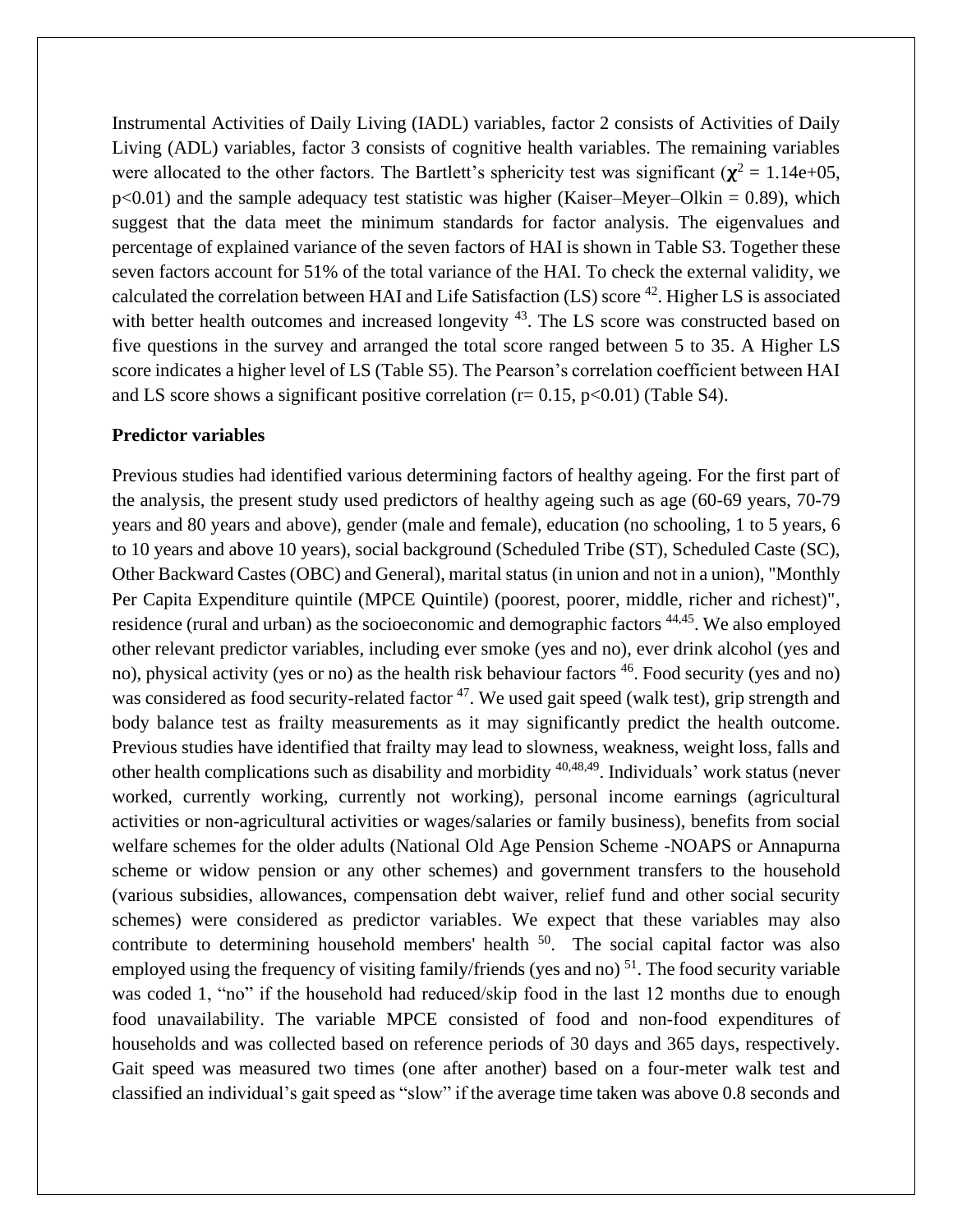as "normal/faster", otherwise  $52$ . Grip strength was measured two times with 30 seconds rests between and was measured using a dynamometer. We considered the average grip strength value of the dominant hand (we removed samples who said that both hands are equally dominant). We coded grip strength as "low" if the mean value was below 28.5 for men and 18.5 for women and as "high" otherwise <sup>53,54</sup>. The body-balance test was conducted in three stages. First a semi-tandem test (10 seconds) was conducted and those who failed were asked to perform side-by-side tandem test (10 seconds). Those who successfully performed semi-tandem test were proceeded with a full tandem-test (60 seconds and 30 seconds for less than 70 years old and above 70 years old, respectively). We classified individuals as failed to perform semi-tandem test (base category), failed to perform full-tandem test and completed full tandem test.

#### **Statistical analysis**

We used descriptive statistics to find the preliminary results. In the multivariate models, we used quantile regression. Quantile regression is an extension of Ordinary Least Square (OLS) and accounts for the overall distribution of outcome measure based on a given percentile with a linear approach. The HAI is a negatively skewed distribution (Figure 1), and quantile regression may provide better estimates for such asymmetrical distribution <sup>55</sup>. To examine how the HAI associated with the predictors, we estimate the following quantile regression.

$$
HAI\tau = \alpha_0(\tau) + \beta X(\tau) + \epsilon(\tau) \tag{1}
$$

In equation (1),  $H A I \tau$  is the HAI score corresponding to the  $\tau$  percentile. X is the vector of all the predictor variables, and  $\beta$  is the vector of corresponding estimates of the  $\tau$  quantile.  $\epsilon(\tau)$  is the error term. The study results presented OLS estimates and quantile regression of  $10^{th}$ ,  $25^{th}$ ,  $50^{th}$ , 75<sup>th</sup> and 90<sup>th</sup> percentiles.

To measure gender-based inequality in healthy ageing, we applied a quantile regression decomposition (QRD) model originally devolved by Machado and Mata <sup>56</sup> and modified by Blaise Melly <sup>57,58</sup>. The mechanisms through which QRD work is similar to the Blinder and Oaxaca model 59,60 . The empirical model is as follows.

Let's assume that our sample is randomly drawn from the population and the OLS regression model for estimating the HAI;

$$
\text{HAI} = \beta_0 + \sum_{k=1}^{k} X_{ki} \beta_k + ui \quad (2)
$$

HAI= Healthy Agency Index

\n
$$
i = i^{th}
$$
 individual

\nX= Covarates

\nB = coefficients

\nu = error term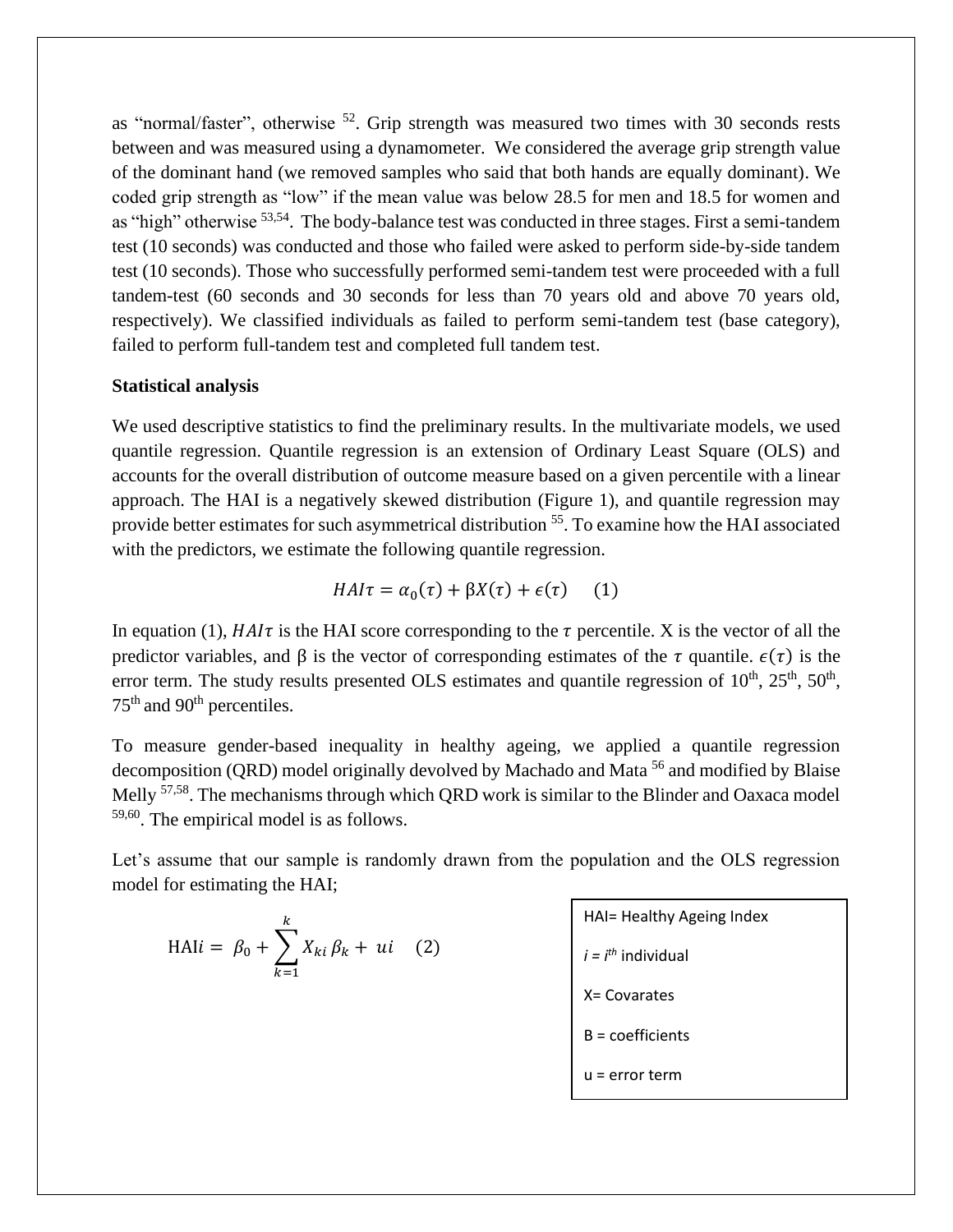Now, we will estimate the model separately for male and female older adults. Based on the OLS assumption $E(u_i|X_i) = 0$ , we shall proceed with the following equations.

$$
\overline{H\mathbf{A}} \mathbf{I} m = \hat{\beta}_0 + \sum_{k=1}^k X_{mk} \hat{\beta}_{mk} \qquad (3)
$$
  

$$
\overline{H\mathbf{A}} \mathbf{I} n = \hat{\beta}_0 + \sum_{k=1}^k X_{nk} \hat{\beta}_{nk} \qquad (4)
$$

Equation (3) is the HAI for male older adults, and equation (4) is the HAI for female older adults. We shall find the gap between male and female older adults by subtracting equation (4) from equation (3). We will get

$$
\bar{HAI}m - \bar{HAI}n = \left[\hat{\beta}_{m0} + \sum_{k=1}^{k} X_{mk} \hat{\beta}_{mk}\right] - \left[\hat{\beta}_{n0} + \sum_{k=1}^{k} X_{nk} \hat{\beta}_{nk}\right]
$$
(5)

To decompose, we add and subtract a counterfactual. A counterfactual is one that we develop from the equation (3) and (4). We assume that the non-discriminatory health status (HAI) is that of male 1. If the female had the same health status, it would be

$$
CF = \left[\hat{\beta}_{m0} + \sum_{k=1}^{k} X_{nk} \hat{\beta}_{mk}\right]
$$
 (6)

The counterfactual equation denotes those female older adults have health status like male older adults. We use equation (6) as the counterfactual to decompose the difference in HAI. By adding and subtracting the counterfactual in equation (5), we will get the following model.

$$
\overline{\text{HAl}}m - \overline{\text{HAl}}n = \left[\hat{\beta}_{m0} - \hat{\beta}_{n0}\right] + \sum_{k=1}^{k} X_{nk} \left(\hat{\beta}_{mk} - \hat{\beta}_{nk}\right) + \sum_{k=1}^{k} (X_{mk} - X_{nk})\hat{\beta}_{mk} \tag{7}
$$

The second part of equation (7) is the gap in HAI due to returns (i.e. discrimination or unexplained gap), and the third part is the difference in characteristics (explained part).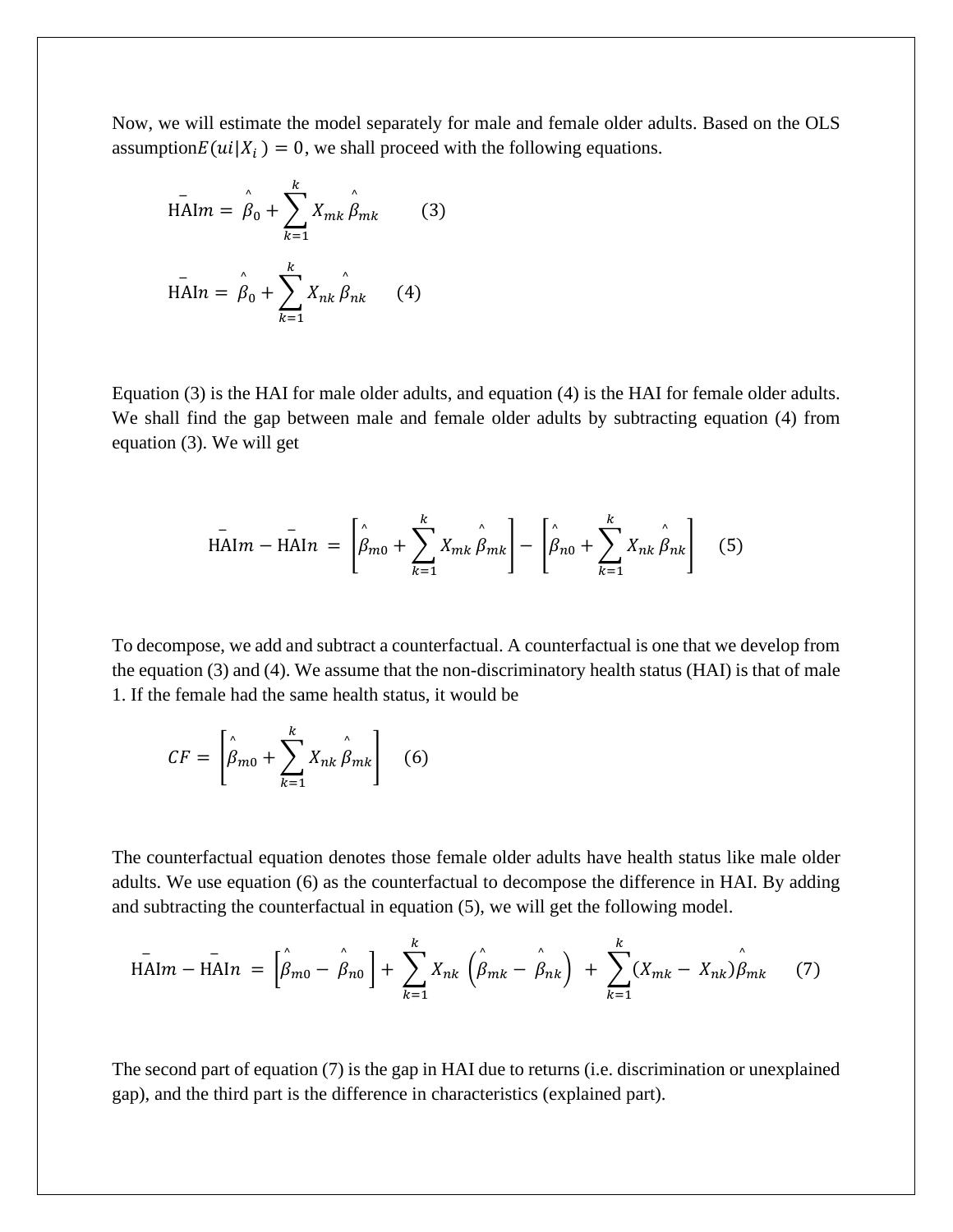The Blinder-Oaxaca model is based on mean estimation, and it does not consider the gap over the distribution. Machado and Mata developed a decomposition method using quantile regression. It has more flexibility than OLS as it allows the effects of the covariates on the different points (percentiles) of the dependent variable (HAI). The Machado-Mata method is the generalisation of Blinder and Oaxaca decomposition method. As per this method, we construct the counterfactual distribution based on the HAI gap at each percentile. The key four steps to generate the counterfactual HAI distribution are;

- *1-* A random sample of size q is generated from a uniform distribution  $U[0,1]: u_1, u_2, u_3 ... u_q$
- *2-* For HAI group1 and HAI group 2 separately, estimate q qunatile regressions. We get  $\{\beta$  $\lambda$  $\begin{array}{c} M \\ uj \end{array}$   $\begin{array}{c} q \\ j=1 \end{array}$  $a_{i=1}^q$  and { $\beta$  $\lambda$  $\begin{array}{c} N \\ uj \end{array}$   $\begin{array}{c} q \\ j=1 \end{array}$  $\begin{bmatrix} q \\ i=1 \end{bmatrix}$  ; i.e. the coefficient vector for HAI group1 and group 2.
- *3-* Take a random sample with replacement of size q from the covariate distribution for HAI group 1 and HAI group 2 separately. We get  $\{X\}$  $\binom{M}{j}$  $\binom{q}{j=1}$  $\boldsymbol{q}$ and  $\{X$  $\sim$  $\binom{N}{j}$  $\binom{q}{j=1}$  $\overline{q}$

4- The counterfactual distribution are estimated  $\begin{cases} CFj = X \end{cases}$  $\int\limits_{j}^{N}\int\limits_{\beta}% ^{N}\left( \int\limits_{-\infty}^{N}\left( 1+\frac{1}{2}\right) ^{2}dx\right) dx$  $\{M_{uj}\}\; ; j = 1,2,3 \,...\,q$ 

The counterfactual distribution represents the HAI for female older adults with the returns of male older adults. At the  $\theta$  quantile, the difference between the estimated unconditional quantile of HAI $m$   $|$   $(Q$  $\overset{\wedge}{Q}_m(\theta)\bigg)$  and HAI $n\Big(\overset{\wedge}{(Q)}\big)$  $_{n}(\theta)$  can be decomposed as Q  $\stackrel{\wedge }{Q}_{m}(\theta )-\stackrel{\wedge }{(\stackrel{\wedge }{Q}}$  $P_n(\theta) = \left(\stackrel{\wedge}{Q}_m(\theta) - CFj\right) + \left(CFj - \stackrel{\wedge}{Q}_m(\theta)\right)$  (8)

Here the first part of the equation is the explained gap and the second part is the unexplained gap. The above method was modified by Blaise Melly (2006) with similar decomposition principles. It uses all observations on covariates and combines each observation with q quantile regression coefficients to generate the unconditional distribution of HAI. Therefore, Blaise Melly's modification is advanced and more efficient and faster to compute. We implemented the analysis in Stata using the user developed command by Blaise Melly. No multicollinearity was found among the independent variables used in the regression models. The results were presented with a 95% confidence interval. All the analysis was performed using STATA version 16.

#### **Results**

Table 1 presents the descriptive characteristics of dependent and independent variables. The mean HAI was 81.40 (84.83 for male and 78.20 for female), which indicates that, on average, the study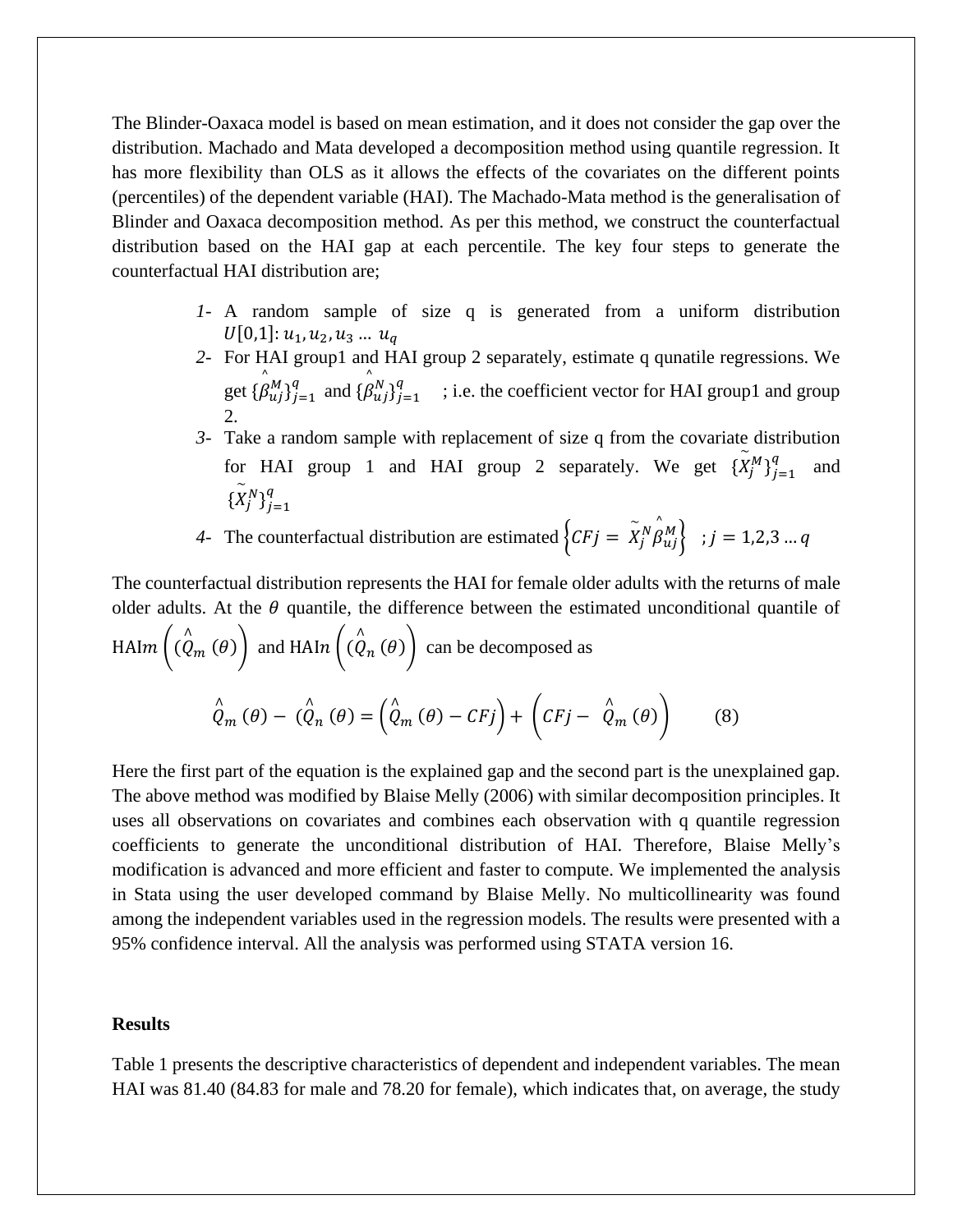population is slightly healthier. A large share of the analytical sample was constituted by older adults aged 60-70 years old (61.79%), female (50.96%), no schooling (56.57%), OBC (45.91%), in union (64.17%) and rural residents (74.10%). Of the health risk behaviours, 42.28%, 15.57%, and 66.05% had ever smoked, drink alcohol and no physical activity, respectively. 6.27% had no food security, whereas 39.87% had no availability of food of their choice. Based on frailty indicators, low grip strength and low gait speed were reported among 71.82% and 10.21% older adults, respectively. 6.74 of older adults reported severe body-balance problems (failed to perform the semi-tandem test), whereas a large share of older adults (73.12%) reported better body balance (completed full tandem-test). 24.75% of older adults never worked during their life (mostly women). 20.19% and 30.24% older adults earned some form of personal income and received social welfare benefits, respectively. 56.56% of the households received any of the government transfers. Most of the older adults had maintained a relationship with family/friends (80.99%).

The results of the OLS and quantile regression estimates for the HAI determinants is presented in Table 2. The OLS estimates indicated a positive effect of education, urban residential status, engagement in physical activity and social capital on healthy ageing. There was a negative effect of increasing age, gender (female), better social background, not married/not in union, smoking, drinking alcohol, high frailty and lack of food security on HAI. In the quantile regression analysis, we observed a decline in healthy ageing as age increases throughout the percentiles. The lowest 10<sup>th</sup> percentile of HAI had more loss of healthy ageing than the 90th percentile due to increased age. Compared to male older adults, female older adults were less likely to attain healthy ageing across all HAI percentiles. Education had a positive effect on healthy ageing. Older adults with more years of education had a better healthy ageing experience than older adults with no schooling. Among social groups, older adults from the ST background had higher HAI compared to older adults from other social backgrounds, which was contrary to our expectation. Marital status (being in a union) acted as a protective factor against unhealthy ageing. The older adults who reside in urban areas were more likely to have higher HAI than rural residents.

It was revealed that all three behavioural risk factors were significantly associated with healthy ageing. Both smoking and drinking alcohol had a negative effect on healthy ageing. The effect was higher among the lower percentiles (unhealthy) of HAI than the higher percentiles (healthy) of HAI. Older adults without food security were less likely to experience healthy ageing. The adverse effect of lack of food security was higher among the lower percentiles (unhealthy) of HAI. Frailty was a significant predictor of healthy ageing. Older adults with low grip strength, slow gait speed and low body balance were less likely to experience healthy ageing. The results revealed that older adults who never worked and are currently working are more likely to experience healthy ageing than older adults who are not currently working. Personal income was not a significant predictor of healthy ageing, except for the 75<sup>th</sup> percentile (negative effect). Similarly, social welfare benefits was not a significant predictor of healthy ageing, and we observed an unexpected result where at the 90th percentile, older adults who receive social welfare benefits were less likely to experience healthy ageing. Similarly, older adults from a household that received government transfers were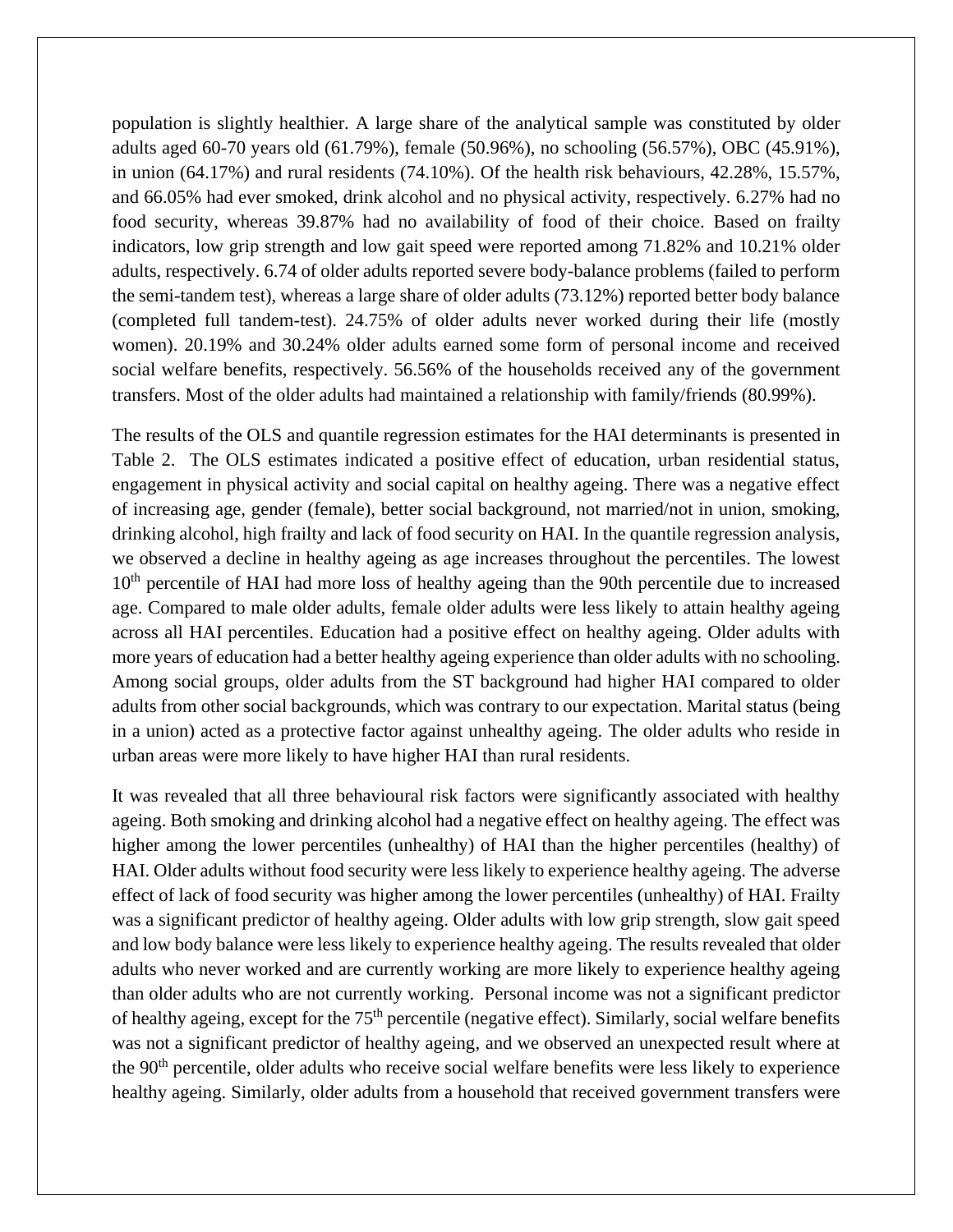less likely to experience healthy ageing, which was also contradictory evidence. Older adults who visit family/friends were more likely to have higher HAI, and the role of social capital was higher, especially among the lower percentiles (unhealthy) of HAI.

On gender-based inequality in healthy ageing, male older adults are more likely to experience healthy ageing compared to female older adults throughout the distribution. The gender gap in health status was higher among the unhealthy older adults and declined among the healthy older adults. A large share of this gender gap in health status can be attributed to discrimination (i.e. unexplained gap). At the  $10<sup>th</sup>$  percentile, 55.68% of the gender health status gap was due to discrimination, and the contribution of discrimination to the total gap increased among older adults in the higher percentiles (Table 3).

#### **Discussion**

Findings confirm that healthy ageing was determined by socioeconomic, demographic, health behaviour, food security and nutrition and social capital factors, which was confirmed with the evidence from previous studies  $61-64$ . Our estimates show that increasing age had significantly contributed to a decline in healthy ageing. Findings confirm the gender difference in healthy ageing, and female older adults had lower levels of healthy ageing than male older adults, which is similar to the existing study's findings <sup>65</sup>. The decomposition analysis results indicate that the discrimination factor largely contributes to this gap in health status. The policy implication of this gender difference is crucial as female older adults generally have a longer life expectancy <sup>66</sup> and a higher prevalence of old age-related vulnerability <sup>67,68</sup>. Older adults' marital status as "in union" acted as a protective factor against health loss, which was consistent with previous findings <sup>69</sup>. Food security was also a significant predictor of healthy ageing. It was established that the lack of food security leads to poor health outcomes, which is consistent with the previous study  $47$ . The findings reveal that the role of social capital has a health-protective effect. Visiting family/friends had a significant impact on healthy ageing. This evidence is consistent with the previous study 70,71 .

Our findings confirmed that healthy ageing was significantly predicted by health risk behaviour. Engagement in physical activity acted as a protective factor against unhealthy ageing, which is consistent with the previous studies  $72,73$ . Older adults with health risk behaviour such as smoking and alcohol drinking were more likely to report unhealthy ageing than older adults without these risk behaviour. Earlier studies observed that no smoking and alcohol drinking acted as healthprotective factors <sup>74,75</sup>. Older adults from higher social (social groups) and economic (MPCE quintile) backgrounds had lower levels of healthy ageing. Similar findings have confirmed in the previous studies <sup>76</sup> and which may be an indication of the rise of the "disease of the affluence" among the Indian older adults  $77,78$ . In other words, it indicates that there is a high prevalence of modern health risks (e.g. Non-communicable diseases) among older adults from the affluent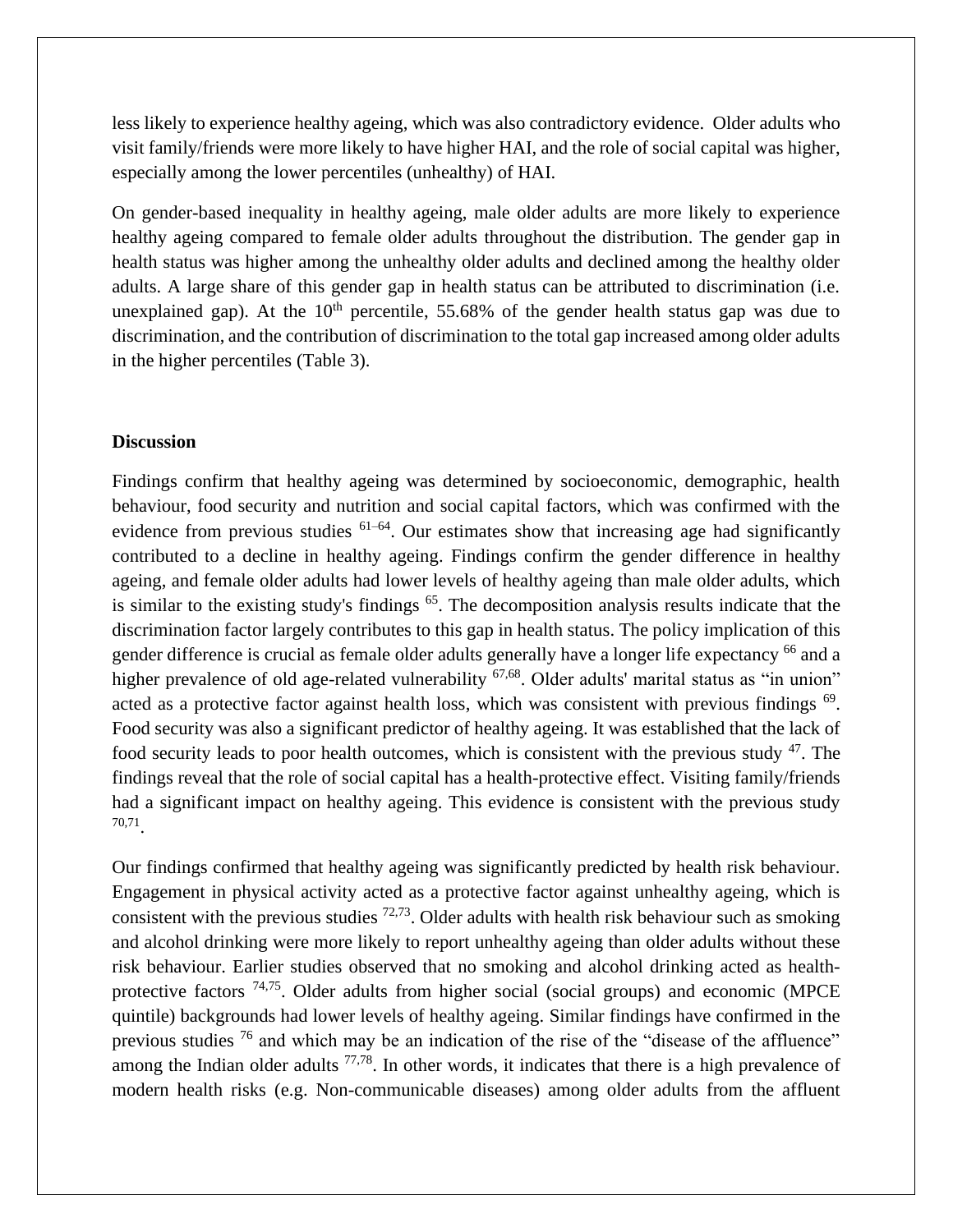socioeconomic background. The study found that high frailty among older adults has significantly predicted healthy ageing. Previous studies have established the significant role of frailty in creating health complications during old age  $79-83$ .

Our results indicate that social welfare programs and government transfers to the household are not significant predictors of healthy ageing. We suspect two possibilities for these contradictory findings. Firstly, in the Indian context, the geriatric-specific programs had not received enough weight in policy formation. A previous study found that older adults, especially the vulnerable groups, are less likely to benefit from social welfare schemes <sup>84</sup>. Secondly, the possibility of inequitable redistribution of government transfers in the intra-household setting might have lead to no impact on healthy ageing  $85-87$ . Therefore, we reiterate the need for the direct distribution of policy benefits to achieve better health for older adults.

The present study is not free from limitations. An important limitation of the study is that even though different domains of healthy ageing constituted the HAI, there are still other health domains that did not consider in the study <sup>88</sup>. Secondly, even though self-reported health status can be used for assessing health status as used in the present study  $29$ , there is still the possibility of underreporting of outcomes, especially the incidence of chronic disease as observed in an earlier study  $74$ . Finally, a causal relationship between healthy ageing and its predictors cannot be sufficiently established, given the study's cross-sectional nature  $89$ . Thus we recommend future studies to conduct using a longitudinal approach.

#### **Conclusion**

Older adults are noted for their increased level of health burden. The present study highlights healthy ageing and its determinants in the Indian context using a nationally representative large sample. The study assessed healthy ageing based on a newly constructed HAI. The study's findings confirmed inequality in healthy ageing among Indian older adults based on socioeconomic and demographic differences. We also found that social capital, low frailty, better health behaviour and food security are inevitable to achieve healthy ageing for all. The gender gap in health status was primarily associated with discrimination factors. Given the already acknowledged poor health status and vulnerability of older adults in India, there is policy relevance to the present study. There should be intervention through socioeconomic factors to moderate the geriatric population to achieve healthy ageing. It may include income protection schemes and other social and health schemes. In India, different older population-specific policies have implemented at various times, such as the National Old Age Pension Scheme (NOAPS), widow pension scheme, Annapurna scheme (providing food grains) and other health programs like national or state-specific insurance schemes.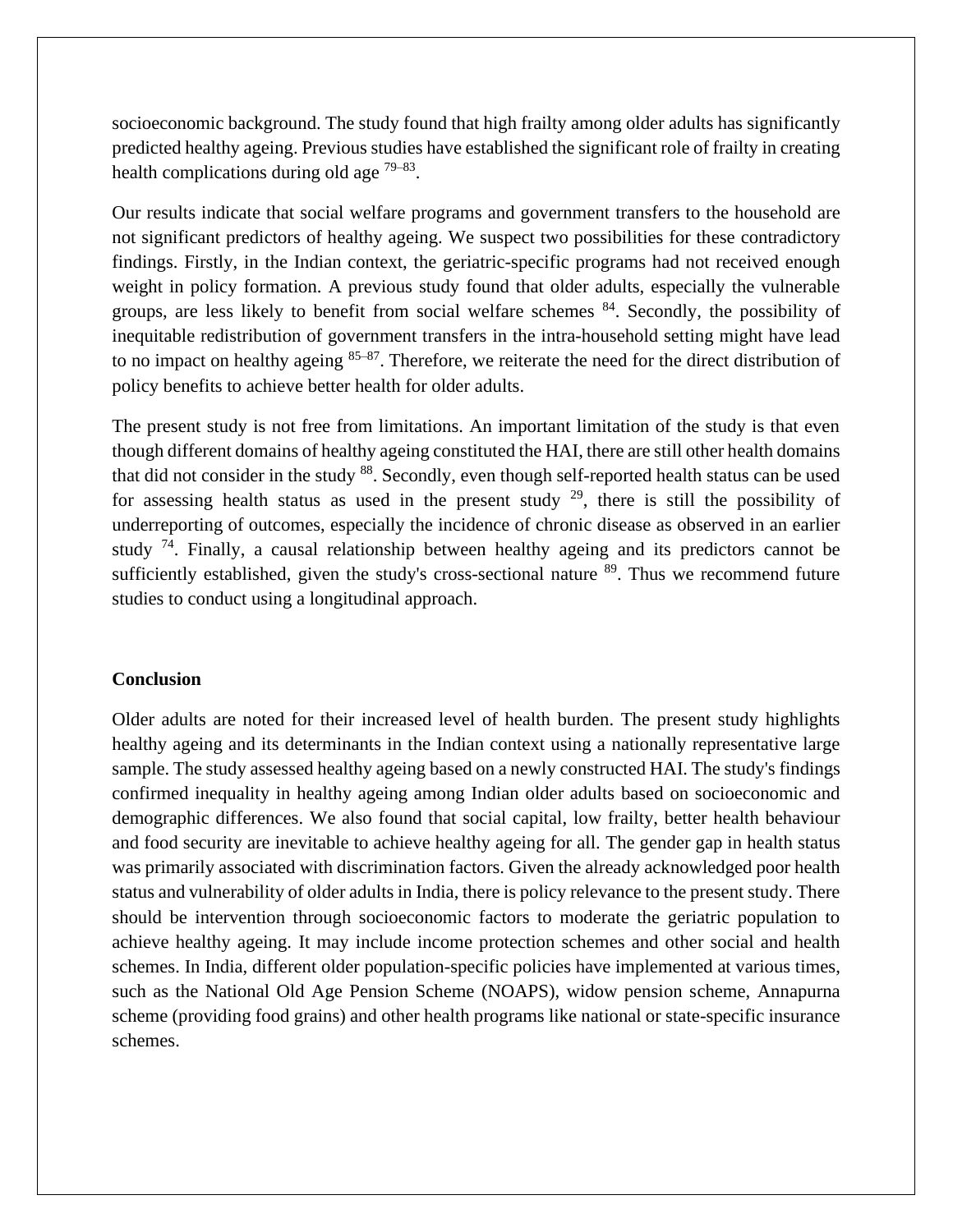#### **Declarations**

#### **Ethical considerations**

The present study used secondary survey data and the data is open for research. The ethical approval for conducting the Longitudinal Ageing Study is India was guided by the Indian Council of Medical Research. The survey data is available through the data center at International Institute for Population Sciences [\(https://www.iipsindia.ac.in/lasi\)](https://www.iipsindia.ac.in/lasi) or through [https://g2aging.org/.](https://g2aging.org/)

## **Funding**

The authors did not receive any funding to conduct this research.

## **Declaration of conflicting interest**

This research paper is an extension of earlier study that proposed a new Healthy Ageing Index (HAI) for the measurement of healthy ageing of the Indian older adults (available at <https://doi.org/10.1007/s12062-021-09340-8>. The authors have no conflict of interest related to this study.

## **References**

- 1. Maresova P, Javanmardi E, Barakovic S, et al. Consequences of chronic diseases and other limitations associated with old age - A scoping review. *BMC Public Health*. 2019;19(1).
- 2. Lloyd-Sherlock P, McKee M, Ebrahim S, et al. Population ageing and health. *Lancet*. 2012:1295-1296.
- 3. Abdel R. Omran. The Epidemiologic Transition: A Theory of the Epidemiology of Population Change. *Milbank Q*. 2005;83(4):731-757.
- 4. Frenk J, Bobadilla JL, Sepulveda J, Cervantes ML. Health transition in middle-income countries: new challenges for health care. *Health Policy Plan*. 1989;4(1):29-39.
- 5. Olshansky SJ, Ault AB. The Fourth Stage of the Epidemiologic Transition : The Age of Delayed Degenerative Diseases. *Milbank Q*. 1986;64(3):355-391.
- 6. Hewa S, Liu B. Epidemiological transition and population health: Understanding social determinants of health in China. *Illn Cris Loss*. 2018;26(3):223-246.
- 7. Rajan SI. *Population Ageing and Health in India*.; 2006.
- 8. Fries JF. Aging, Natural Death, and The Compression of Morbidity. *N Engl J Med*. 1980;303(3):130-135.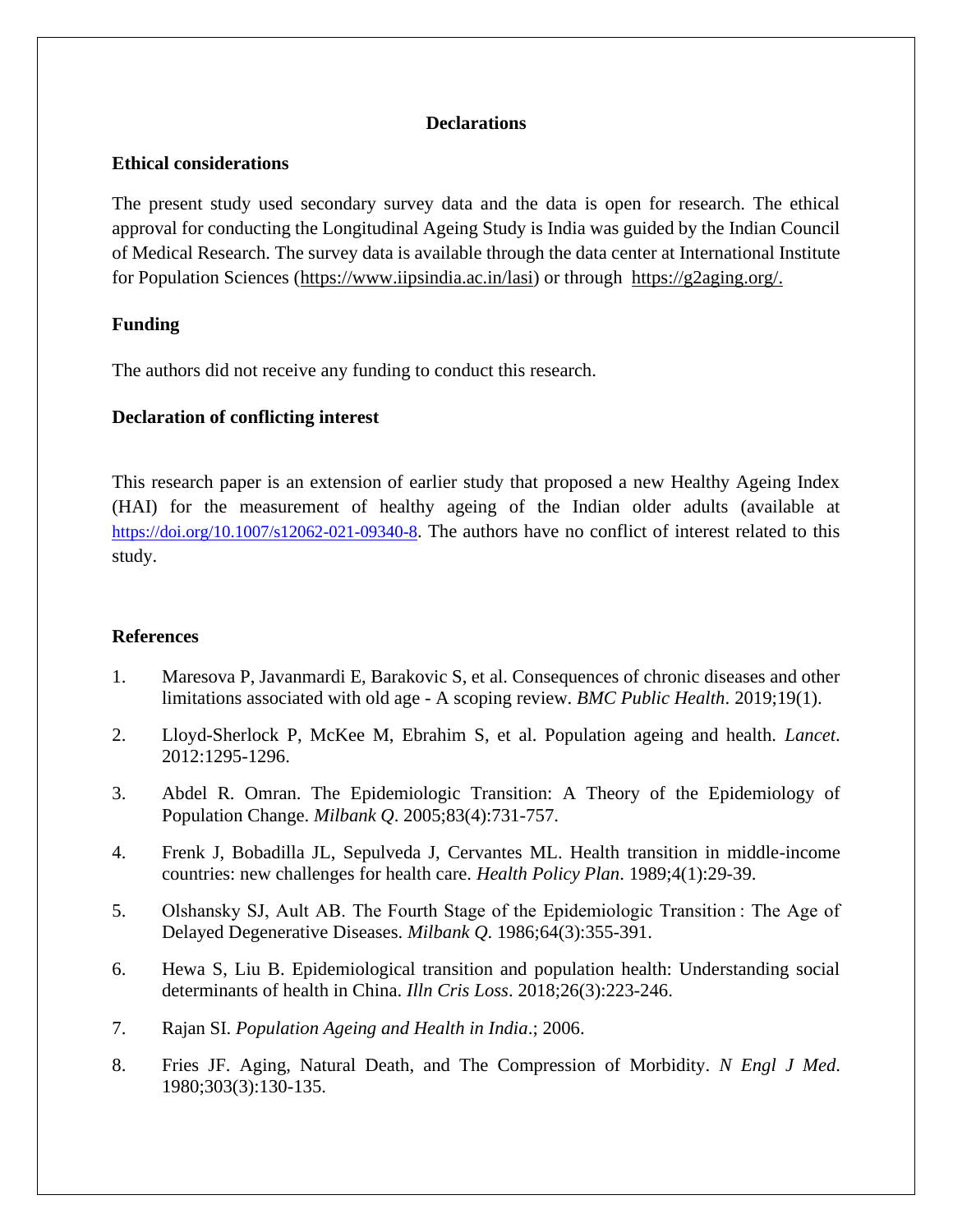- 9. Mor V. The compression of morbidity hypothesis: A review of research and prospects for the future. *J Am Geriatr Soc*. 2005;53:S308-S309.
- 10. Fries JF. Frailty, heart disease, and stroke: The compression of morbidity paradigm. *Am J Prev Med*. 2005;29(5 SUPPL. 1):164-168.
- 11. Divo MJ, Martinez CH, Mannino DM. Ageing and the epidemiology of multimorbidity. *Eur Respir J*. 2014;44(4):1055-1068.
- 12. Bleijenberg N, Zuithoff NPA, Smith AK, de Wit NJ, Schuurmans MJ. Disability in the individual ADL, IADL, and mobility among older adults: A prospective cohort study. *J Nutr Heal Aging*. 2017;21(8):897-903.
- 13. McGrath R, Al Snih S, Markides K, Hall O, Peterson M. The burden of functional disabilities for middle-aged and older adults in the United States. *J Nutr Heal Aging*. 2019;23(2):172-174.
- 14. Raina P, Gilsing A, Mayhew AJ, Sohel N, van den Heuvel E, Griffith LE. Individual and population level impact of chronic conditions on functional disability in older adults. *PLoS One*. 2020;15(2):1-13.
- 15. Chiaranai C, Chularee S, Srithongluang S. Older people living with chronic illness. *Geriatr Nurs (Minneap)*. 2018;39(5):513-520.
- 16. Murman DL. The impact of age on cognition. *Semin Hear*. 2015;36(3):111-121.
- 17. Pilania M, Yadav V, Bairwa M, et al. Prevalence of depression among the elderly (60 years and above) population in India, 1997-2016: A systematic review and meta-analysis. *BMC Public Health*. 2019;19(1):1-18.
- 18. Wang Z, Li X, Chen M. Socioeconomic factors and inequality in the prevalence and treatment of diabetes among middle-aged and elderly adults in China. *J Diabetes Res*. 2018;2018.
- 19. Le DD, Leon-Gonzalez R, Giang TL, Nguyen AT. Socio-economic-related health inequality in non-communicable diseases among older people in Viet Nam. *Ageing Soc*. Published online 2019:1-28.
- 20. Artaud F, Dugravot A, Sabia S, Singh-Manoux A, Tzourio C, Elbaz A. Unhealthy behaviours and disability in older adults: Three-City Dijon cohort study. *BMJ*. 2013;347.
- 21. Sabia S, Singh-Manoux A, Hagger-Johnson G, Cambois E. Influence of individual and combined healthy behaviours on successful aging. *CMAJ*. 2012;184(18):1985-1992.
- 22. Zaninotto P, Head J, Steptoe A. Behavioural risk factors and healthy life expectancy: evidence from two longitudinal studies of ageing in England and the US. *Sci Rep*. 2020;10.
- 23. Wang F, Zhen Q, Li K, Wen X. Association of socioeconomic status and health-related behavior with elderly health in China. *PLoS One*. 2018;13(9):1-14.
- 24. Hossin MZ. The male disadvantage in life expectancy: can we close the gender gap? *Int*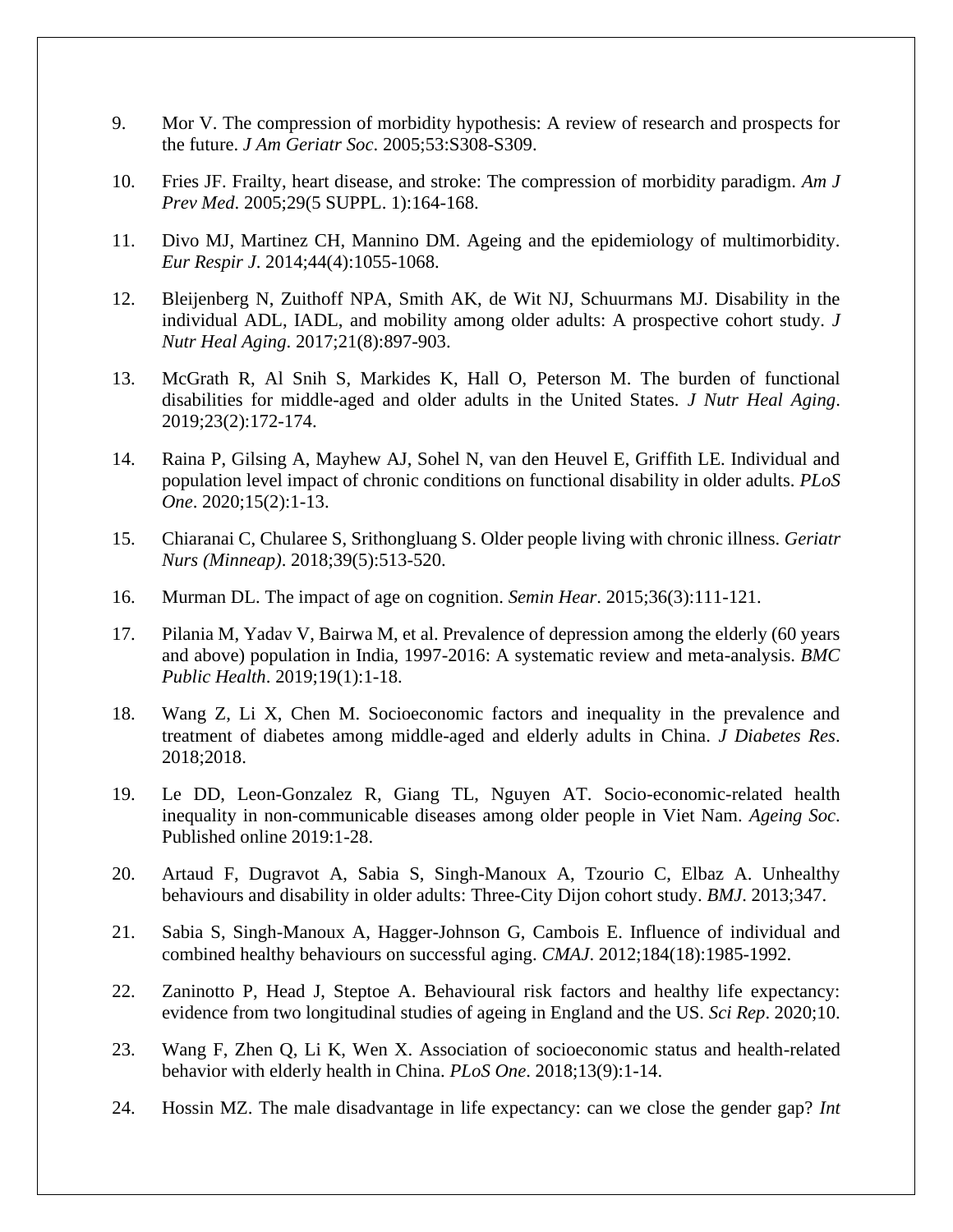*Health*. Published online 2021:1-3.

- 25. Arias E, Tejada-Vera B, Ahmad F. *Provisional Life Expectancy Estimates for January through June, 2020*.; 2021.
- 26. Gómez-Costilla P, García-Prieto C, Somarriba-Arechavala N. Aging and gender health gap: A multilevel analysis for 17 European countries. *Soc Indic Res*. Published online 2021.
- 27. Patel R, Marbaniang SP, Srivastava S, Kumar P, Chauhan S, Simon DJ. Gender differential in low psychological health and low subjective well-being among older adults in India: With special focus on childless older adults. *PLoS One*. 2021;16(3):e0247943.
- 28. Pandey A, Ladusingh L. Socioeconomic correlates of gender differential in poor health status among older adults in India. *J Appl Gerontol*. 2015;34(7):879-905.
- 29. Subramanian S V., Subramanyam MA, Selvaraj S, Kawachi I. Are self-reports of health and morbidities in developing countries misleading? Evidence from India. *Soc Sci Med*. 2009;68(2):260-265.
- 30. Guntupalli A, Chakraborty S. Active Ageing Index (AAI) in India: Is the approach used in European countries applicable to developing countries? In: *Building Evidence for Active Ageing Policies*. ; 2018:437-463.
- 31. International Institute for Population Sciences (IIPS), NPHCE, MoHFW HTHCS of PH (HSPH) U of SC (USC). *Longitudinal Ageing Study in India (LASI) Wave 1, 2017-18, India Report*.; 2020.
- 32. International Institute for Population Sciences LSAC. Data User Guide- Longitudianl Ageing Study in India (LASI) Wave 1, 2017-18.
- 33. Yap CW, Ge L, Ong R, Li R, Heng BH. Development of a scalable and extendable multidimensional health index to measure the health of individuals. *PLoS One*. 2020;15(10).
- 34. Daskalopoulou C, Chua KC, Koukounari A, Caballero FF, Prince M, Prina AM. Development of a healthy ageing index in Latin American countries - A 10/66 dementia research group population-based study. *BMC Med Res Methodol*. 2019;19(1):1-11.
- 35. Marengoni A, Calderon-Larrañaga A. Health inequalities in ageing: towards a multidimensional lifecourse approach. *Lancet Public Heal*. 2020;5(7):e364-e365.
- 36. Wu YT, Daskalopoulou C, Muniz Terrera G, et al. Education and wealth inequalities in healthy ageing in eight harmonised cohorts in the ATHLOS consortium: a population-based study. *Lancet Public Heal*. 2020;5(7):e386-e394.
- 37. Lu W, Pikhart H, Sacker A. Domains and Measurements of Healthy Aging in Epidemiological Studies: A Review. *Gerontologist*. 2019;59(4):e294-e310.
- 38. Fernandez-Ballesteros R. Positive ageing. Objective, subjective, and combined outcomes. *E-Journal Appl Psychol*. 2011;7(1):22-30.
- 39. Rivera-Almaraz A, Manrique-Espinoza B, Ávila-Funes JA, et al. Disability, quality of life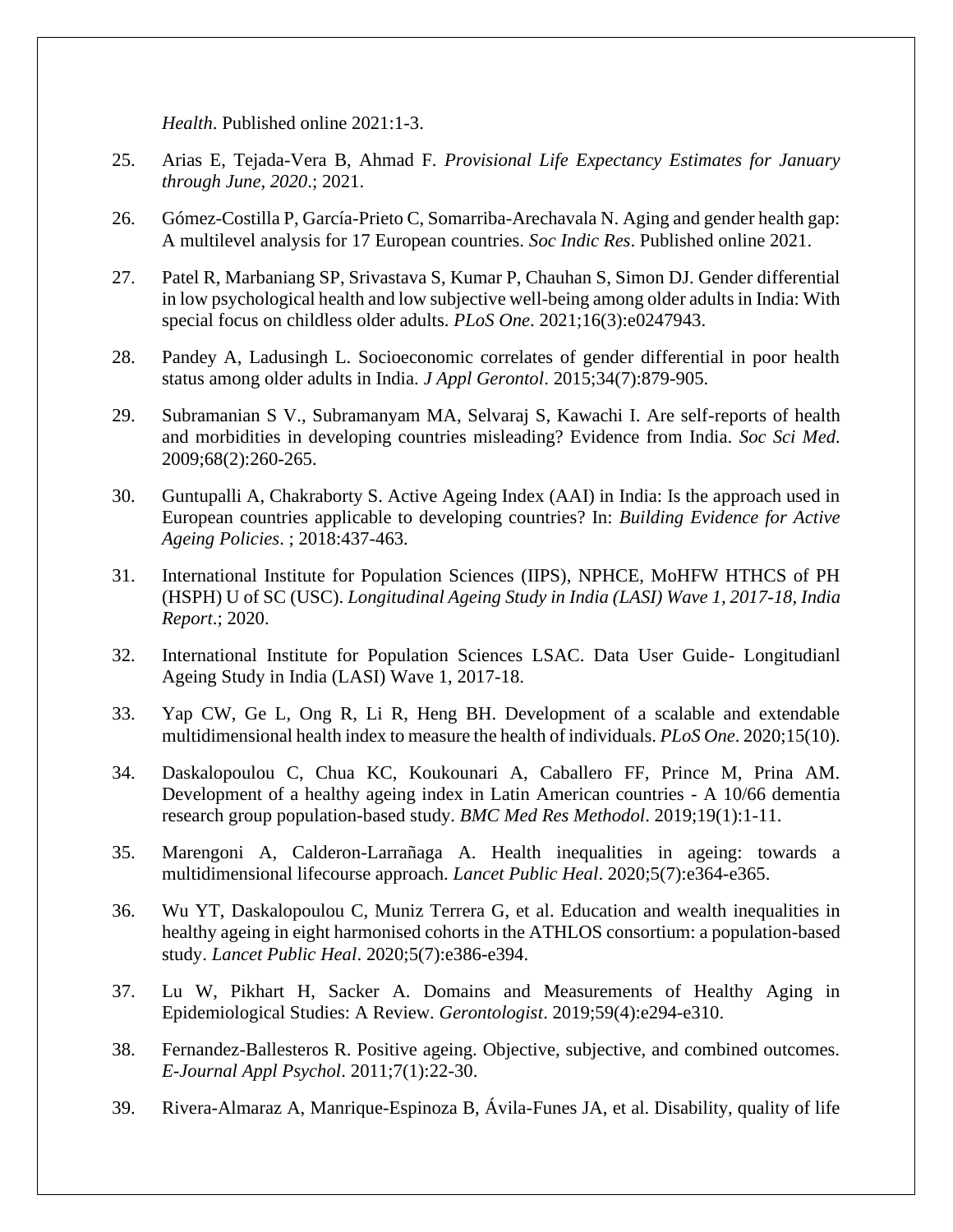and all-cause mortality in older Mexican adults: Association with multimorbidity and frailty. *BMC Geriatr*. 2018;18:236.

- 40. Fried LP, Ferrucci L, Darer J, Williamson JD, Anderson G. Untangling the concepts of disability, frailty, and comorbidity: Implications for cmproved targeting and care. *Journals Gerontol - Ser A Biol Sci Med Sci*. 2004;59(3):255-263.
- 41. Theou O, Rockwood MRH, Mitnitski A, Rockwood K. Disability and co-morbidity in relation to frailty: How much do they overlap? *Arch Gerontol Geriatr*. 2012;55(2):e1-e8.
- 42. Boateng GO, Neilands TB, Frongillo EA, Melgar-Quiñonez HR, Young SL. Best practices for developing and validating scales for health, social, and behavioral research: A primer. *Front Public Heal*. 2018;6(149).
- 43. Beutell N. Life satisfaction. In: *Sloan Network Encyclopedia Entry*. ; 2006.
- 44. Carrillo-Vega MF, Albavera-Hernández C, Ramírez-Aldana R, García-Peña C. Impact of social disadvantages in the presence of diabetes at old age. *BMC Public Health*. 2019;19:1013.
- 45. Shahar S, Omar A, Vanoh D, et al. Approaches in methodology for population-based longitudinal study on neuroprotective model for healthy longevity (TUA) among Malaysian Older Adults. *Aging Clin Exp Res*. 2016;28(6):1089-1104.
- 46. Liu X, Mai J, Rao X, et al. Adverse trends of cardiovascular risk factors among low risk populations (1983-1994) - A cohort study of workers and farmers in Guangzhou, China. *BMC Public Health*. 2011;11:931.
- 47. Fernandes SG, Rodrigues AM, Nunes C, et al. Food insecurity in older adults: Results from the epidemiology of chronic diseases cohort study 3. *Front Med*. 2018;5.
- 48. Makizako H, Shimada H, Doi T, Tsutsumimoto K, Suzuki T. Impact of physical frailty on disability in community-dwelling older adults: A prospective cohort study. *BMJ Open*. 2015;5(9):1-9.
- 49. Fried LP, Tangen CM, Walston J, et al. Frailty in older adults: Evidence for a phenotype. *Journals Gerontol - Ser A Biol Sci Med Sci*. 2001;56(3):146-157.
- 50. Morris JN, Wilkinson P, Dangour AD, Deeming C, Fletcher A. Defining a minimum income for healthy living (MIHL): Older age, England. *Int J Epidemiol*. 2007;36(6):1300- 1307.
- 51. Dawson-Townsend K. Social participation patterns and their associations with health and well-being for older adults. *SSM - Popul Heal*. 2019;8.
- 52. Lim J, Park H, Lee H, et al. Higher frailty burden in older adults with chronic constipation. *BMC Gastroenterol*. 2021;21:137.
- 53. Wang CY, Chen LY. Grip strength in older adults: Test-retest reliability and cutoff for subjective weakness of using the hands in heavy tasks. *Arch Phys Med Rehabil*.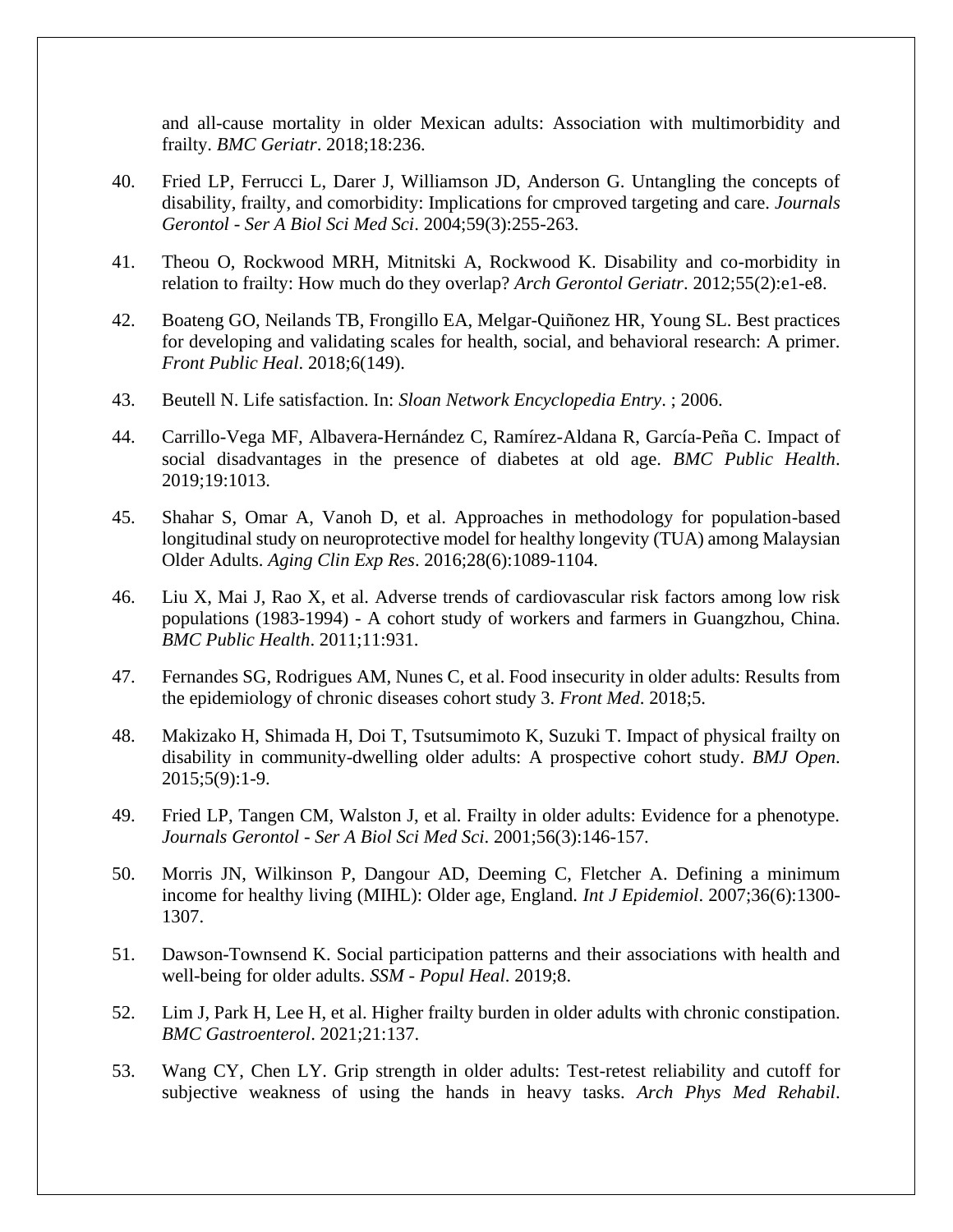2010;91(11):1747-1751.

- 54. Bohannon RW. Grip strength: An indispensable biomarker for older adults. *Clin Interv Aging*. 2019;14:1681-1691.
- 55. Cook BL, Manning WG. Thinking beyond the mean: a practical guide for using quantile regression methods for health services research. *Shanghai Arch Psychiatry*. 2013;25(1):55- 59.
- 56. Machado JAF, Mata J. Counterfactual decomposition of changes in wage distributions using quantile regression. *J Appl Econom*. 2005;20(4):445-465.
- 57. Melly B. *Estimation of Counterfactual Distributions Using Quantile Regression*., 50 (2006).
- 58. Melly B. Decomposition of differences in distribution using quantile regression. *Labour Econ*. 2005;12(4):577-590.
- 59. Blinder AS. Wage discrimination: Reduced form and structural estimates. *J Hum Resour*. 1973;8(4):436-455.
- 60. Oaxaca R. Male-female wage differentials in urban labor markets. *Int Econ Rev (Philadelphia)*. 1973;14(3):693-709.
- 61. Gu D, Feng Q. Frailty still matters to health and survival in centenarians: The case of China. *BMC Geriatr*. 2015;15.
- 62. Feng Q, Zhen Z, Gu D, Wu B, Duncan PW, Purser JL. Trends in ADL and IADL disability in community-dwelling older adults in Shanghai, China, 1998-2008. *Journals Gerontol - Ser B Psychol Sci Soc Sci*. 2013;68(3):476-485.
- 63. Gureje O, Oladeji B, Abiona T. Incidence and risk factors for late-life depression in the Ibadan Study of Ageing. *Psychol Med*. 2011;41(9):1897-1906.
- 64. Sha T, Yan Y, Cheng W. Associations of childhood socioeconomic status with mid-life and late-life cognition in Chinese middle-aged and older population based on a 5-year period cohort study. *Int J Geriatr Psychiatry*. 2018;33:1335-1345.
- 65. Park SM, Jang SN, Kim DH. Gender differences as factors in successful ageing: A focus on socioeconomic status. *J Biosoc Sci*. 2010;42(1):99-111.
- 66. Kolip P, Lange C. Gender inequality and the gender gap in life expectancy in the European Union. *Eur J Public Health*. 2018;28(5):869-872.
- 67. Prasad S. *Deprivation and Vulnerability among Elderly in India*.; 2011.
- 68. Schröder-Butterfill E, Marianti R. A framework for understanding old-age vulnerabilities. *Ageing Soc*. 2006;26(1):9-35.
- 69. Tatangelo G, McCabe M, Campbell S, Szoeke C. Gender, marital status and longevity. *Maturitas*. 2017;100:64-69.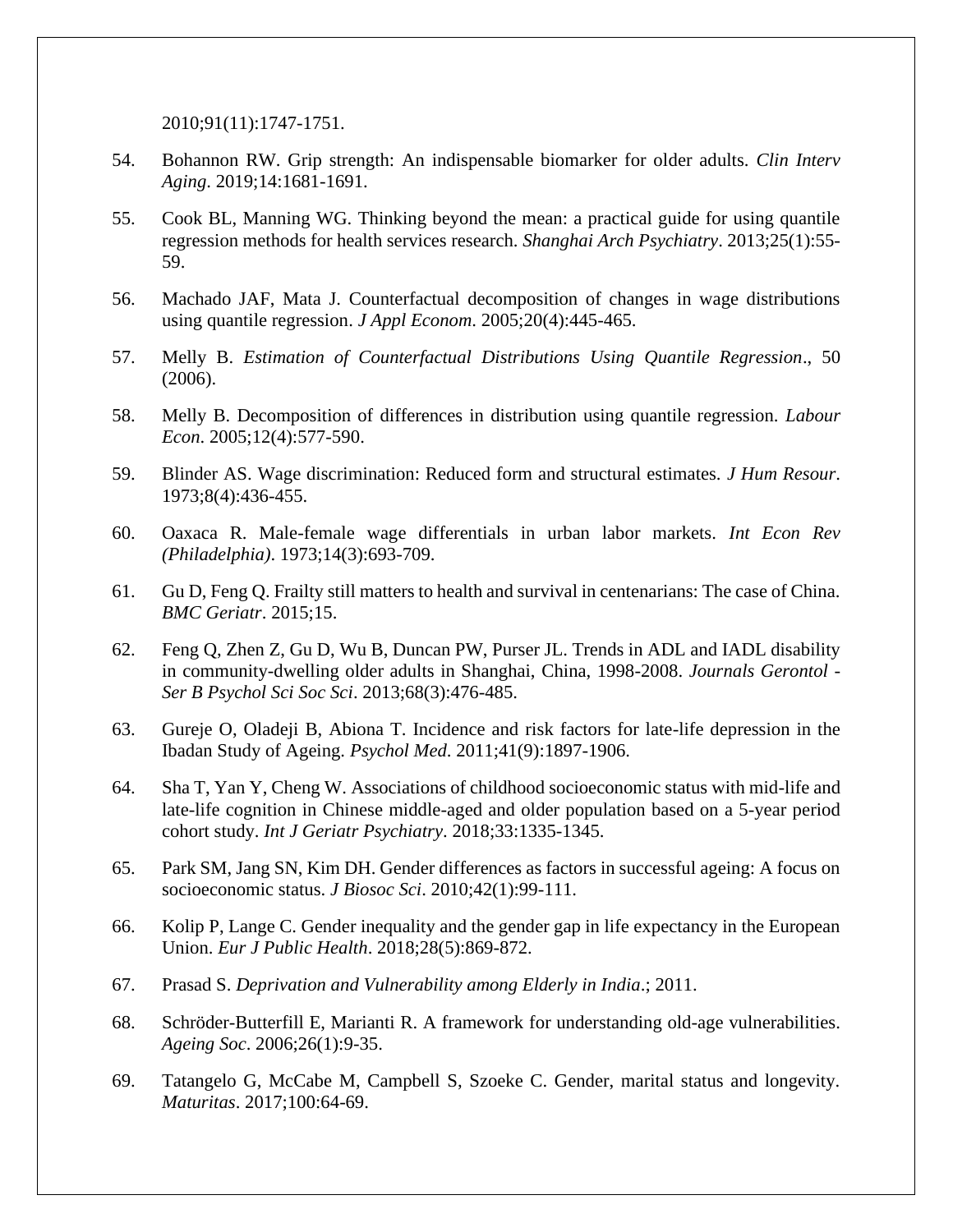- 70. Ramlagan S, Peltzer K, Phaswana-Mafuya N. Social capital and health among older adults in South Africa. *BMC Geriatr*. 2013;13(1).
- 71. Liang H, Yue Z, Liu E, Xiang N. How does social capital affect individual health among the elderly in rural China? — Mediating effect analysis of physical exercise and positive attitude. *PLoS One*. 2020;15(7):1-18.
- 72. Gureje O, Oladeji BD, Abiona T, Chatterji S. Profile and determinants of successful ageing in the Ibadan Study of Aging. *J Am Geriatr Soc*. 2014;62(5):836-842.
- 73. Liu X, Chen Z, Fine JP, et al. A competing-risk-based score for predicting twenty-year risk of incident diabetes: the Beijing Longitudinal Study of Ageing study. *Sci Rep*. 2016;(6).
- 74. Zhao C, Wong L, Zhu Q, Yang H. Prevalence and correlates of chronic diseases in an elderly population: A community-based survey in Haikou. *PLoS One*. 2018;13(6):1-11.
- 75. Singh PK, Singh L, Dubey R, Singh S, Mehrotra R. Socioeconomic determinants of chronic health diseases among older Indian adults: A nationally representative cross-sectional multilevel study. *BMJ Open*. 2019;9(9):1-12.
- 76. Veena S. Kulkarni VSK and RG. *Persistence of Non-Communicable Diseases, Affluence and Inequality in India*.; 2019.
- 77. Ezzati M, Vander Hoorn S, Lawes CMM, et al. Rethinking the "diseases of affluence" paradigm: Global patterns of nutritional risks in relation to economic development. *PLoS Med*. 2005;2(5):0404-0412.
- 78. Ebrahim S, Smeeth L. Non-communicable diseases in low and middle-income countries: A priority or a distraction? *Int J Epidemiol*. 2005;34(5):961-966.
- 79. Taekema DG, Gussekloo J, Maier AB, Westendorp RGJ, de Craen AJM. Handgrip strength as a predictor of functional, psychological and social health. A prospective population-based study among the oldest old. *Age Ageing*. 2010;39(3):331-337.
- 80. Roberts HC, Syddall HE, Sparkes J, et al. Grip strength and its determinants among older people in different healthcare settings. *Age Ageing*. 2014;43(2):241-246.
- 81. Kozakai R. Grip strength and healthy aging. *J Phys Fit Sport Med*. 2017;6(3):145-149.
- 82. Rantanen T, Guralnik JM, Foley D, et al. Midlife hand grip strength as a predictor of old age disability. *J Am Med Assoc*. 1999;281(6):558-560.
- 83. McGrath RP, Kraemer WJ, Snih S Al, Peterson MD. Handgrip strength and health in aging adults. *Sport Med*. 2018;48(9):1993-2000.
- 84. Asri V. Targeting of social transfers : Are India ' s poor older people left behind ? *World Dev*. 2019;115:46-63.
- 85. Hoffmann V. Intra-household allocation of free and purchased mosquito nets. Published online 2009:1-14.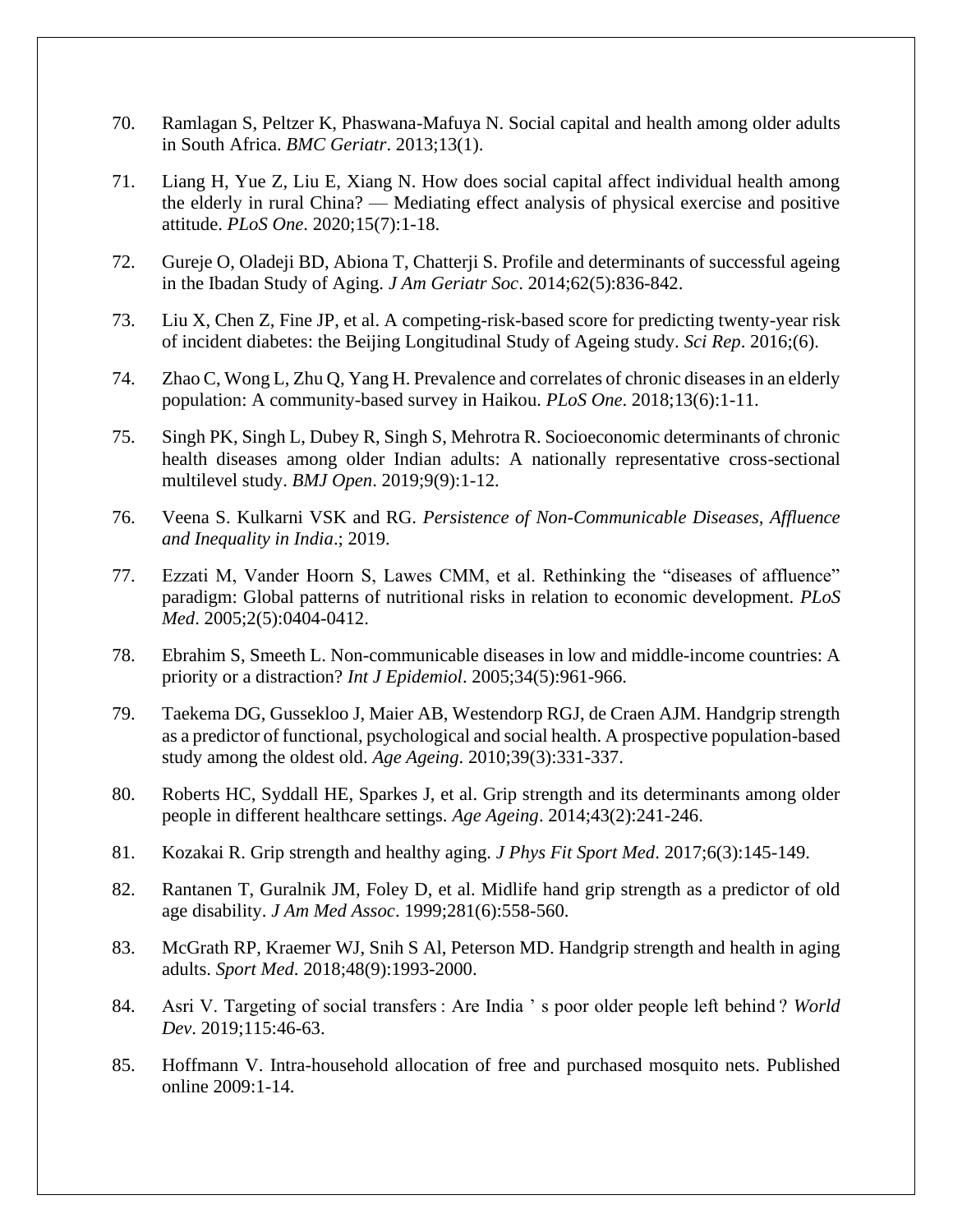- 86. Prinzen K. The moral economy of intergenerational redistribution in an ageing society: A qualitative analysis of young adults' beliefs in the United States. *Soc Policy Adm*. Published online 2017.
- 87. Harris-Fry H, Shrestha N, Costello A, Saville NM. Determinants of intra-household food allocation between adults in South Asia - A systematic review. *Int J Equity Health*. 2017;16.
- 88. Lu W, Pikhart H, Sacker A. Domains and measurements of healthy aging in epidemiological studies: A review. *Gerontologist*. 2019;59(4):e294-e310.
- 89. Fonta CL, Nonvignon J, Aikins M, Nonvignon J, Aryeetey GC. Economic analysis of health inequality among the elderly in Ghana. *J Popul Ageing*. 2020;13(1):113-127.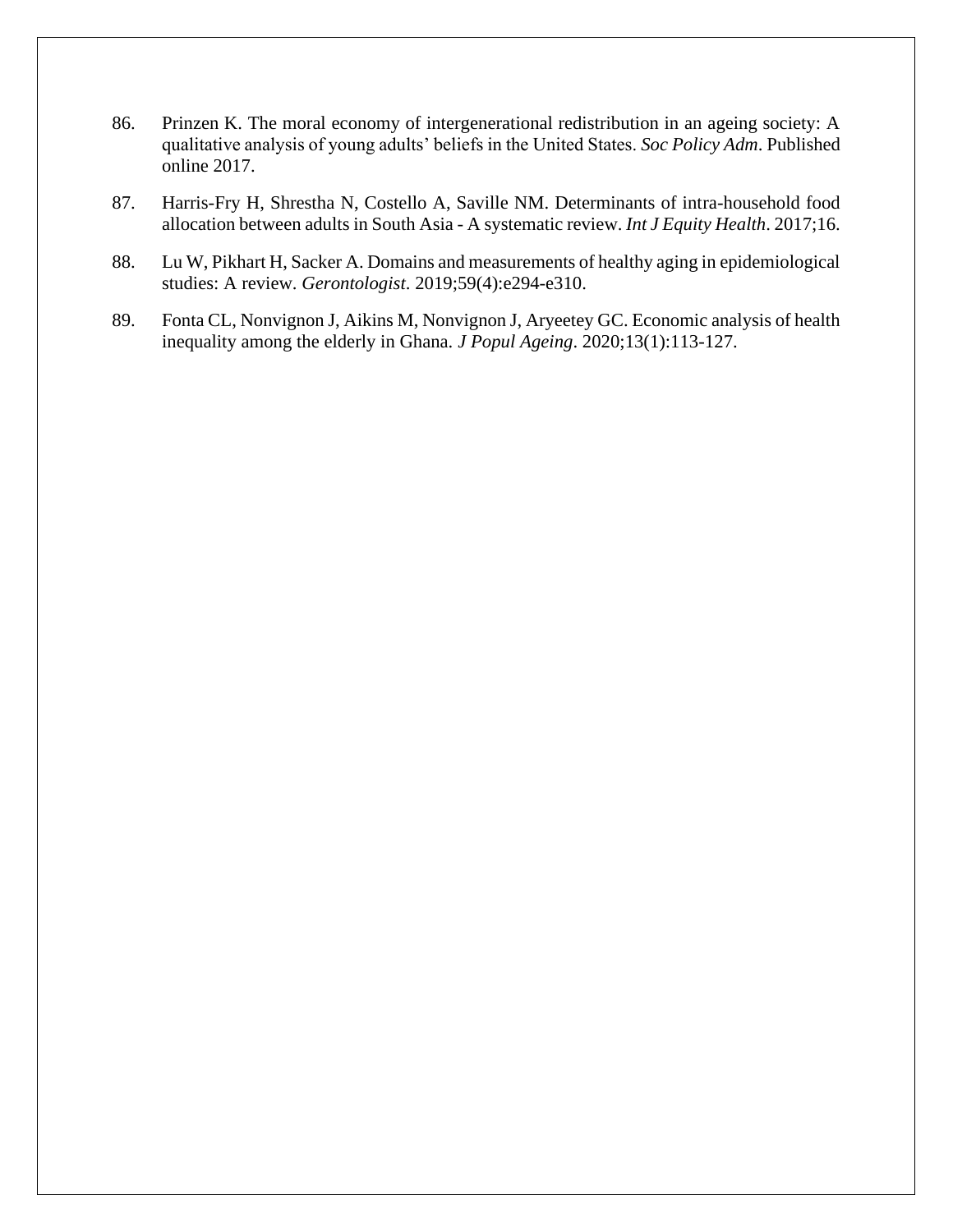# **Tables and Figures**

| <b>Variables</b>                     | Sample size   | Percentage |  |  |
|--------------------------------------|---------------|------------|--|--|
| <b>Dependent variables</b>           |               |            |  |  |
| Mean Healthy Ageing Index (HAI) (SD) | 81.45 (12.97) |            |  |  |
| Mean HAI for male (SD)               | 84.83 (11.53) |            |  |  |
| Mean HAI for female (SD)             | 78.20 (13.43) |            |  |  |
| <b>Independent variables</b>         |               |            |  |  |
| Age                                  |               |            |  |  |
| 60-70 years                          | 14299         | 61.79      |  |  |
| 70-80 years                          | 6723          | 29.06      |  |  |
| $80+$ years                          | 2118          | 9.15       |  |  |
| <b>Gender</b>                        |               |            |  |  |
| Male                                 | 11348         | 49.04      |  |  |
| Female                               | 11792         | 50.96      |  |  |
| <b>Education</b>                     |               |            |  |  |
| No schooling                         | 13090         | 56.57      |  |  |
| Up to 5 years                        | 4176          | 18.05      |  |  |
| $6 - 10$ years                       | 4062          | 17.56      |  |  |
| Above 10 years                       | 1812          | 7.83       |  |  |
| <b>Social background</b>             |               |            |  |  |
| Scheduled Tribe (ST)                 | 1987          | 8.59       |  |  |
| Scheduled Caste (SC)                 | 4598          | 19.87      |  |  |
| Other Backward Caste (OBC)           | 10623         | 45.91      |  |  |
| General                              | 5932          | 25.63      |  |  |
| <b>Marital status</b>                |               |            |  |  |
| in union                             | 14849         | 64.17      |  |  |
| Not in union                         | 8291          | 35.83      |  |  |
| <b>MPCE Quintile</b>                 |               |            |  |  |
| Poorest                              | 5144          | 22.23      |  |  |
| Poorer                               | 5013          | 21.66      |  |  |
| Middle                               | 4837          | 20.90      |  |  |
| Richer                               | 4439          | 19.19      |  |  |
| Richest                              | 3707          | 16.02      |  |  |
| <b>Residence</b>                     |               |            |  |  |
| Rural                                | 17146         | 74.10      |  |  |
| Urban                                | 5994          | 25.90      |  |  |
| <b>Ever smoke</b>                    |               |            |  |  |
| N <sub>o</sub>                       | 13357         | 57.72      |  |  |
| Yes                                  | 9783          | 42.28      |  |  |

# **Table 1: Distribution of dependent and independent variables**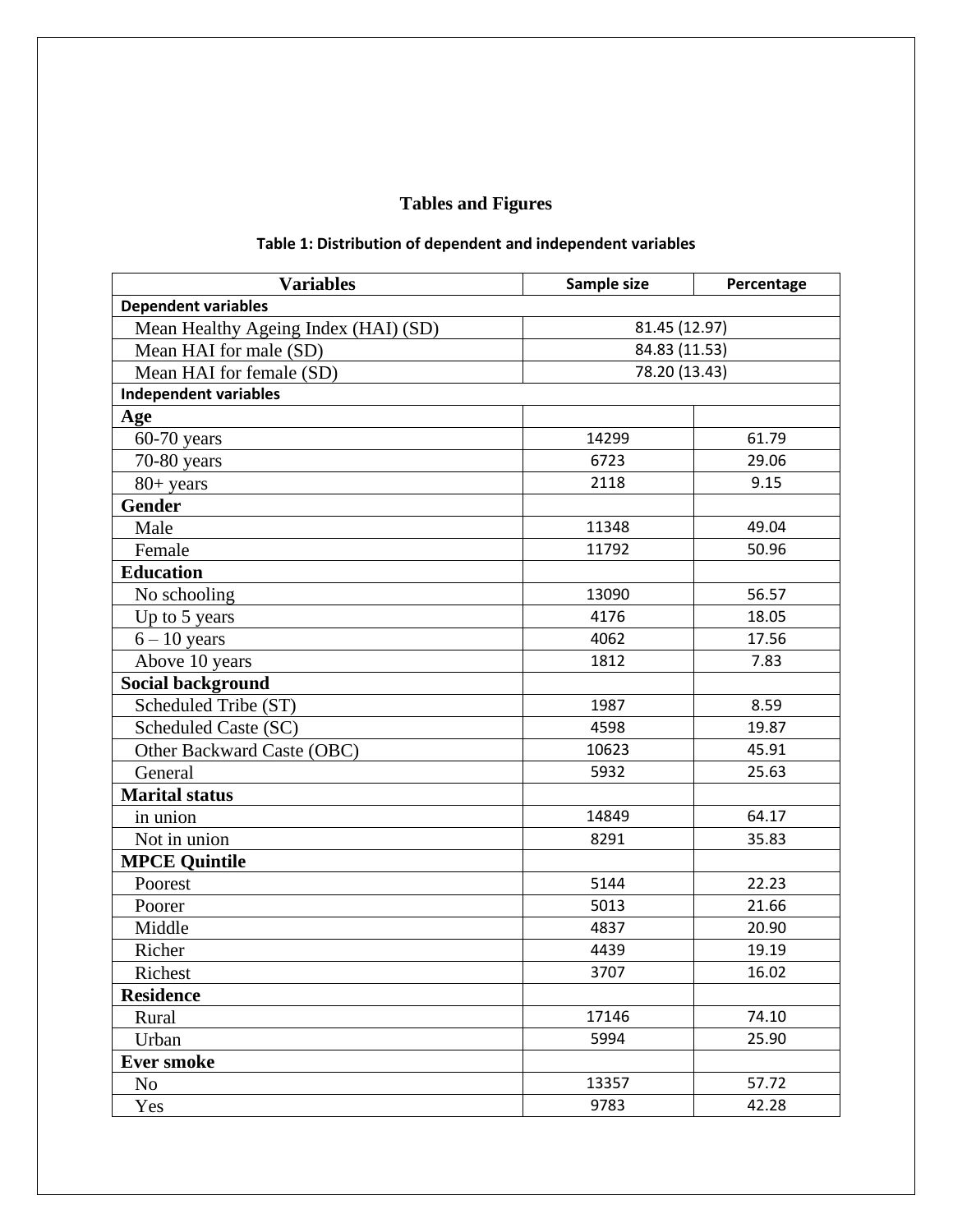| <b>Ever drink</b>                  |       |       |  |  |
|------------------------------------|-------|-------|--|--|
| N <sub>o</sub>                     | 19537 | 84.43 |  |  |
| Yes                                | 3603  | 15.57 |  |  |
| <b>Physical activity</b>           |       |       |  |  |
| N <sub>o</sub>                     | 15284 | 66.05 |  |  |
| Yes                                | 7856  | 33.95 |  |  |
| <b>Food security</b>               |       |       |  |  |
| Yes                                | 21688 | 93.73 |  |  |
| N <sub>o</sub>                     | 1452  | 6.27  |  |  |
| <b>Grip strength</b>               |       |       |  |  |
| High                               | 6522  | 28.18 |  |  |
| Low                                | 16618 | 71.82 |  |  |
| <b>Gait speed</b>                  |       |       |  |  |
| Normal/fast                        | 20777 | 89.79 |  |  |
| Slow                               | 2363  | 10.21 |  |  |
| <b>Body-balance</b>                |       |       |  |  |
| Failed to perform semi-tandem test | 1560  | 6.74  |  |  |
| Failed to perform full-tandem test | 4660  | 20.14 |  |  |
| Completed full-tandem test         | 16920 | 73.12 |  |  |
| <b>Work status</b>                 |       |       |  |  |
| Currently working                  | 7892  | 34.10 |  |  |
| Never worked                       | 5726  | 24.75 |  |  |
| Currently not working              | 9522  | 41.15 |  |  |
| <b>Personal income</b>             |       |       |  |  |
| N <sub>o</sub>                     | 18467 | 79.81 |  |  |
| Yes                                | 4673  | 20.19 |  |  |
| <b>Social welfare benefits</b>     |       |       |  |  |
| N <sub>o</sub>                     | 16141 | 69.76 |  |  |
| Yes                                | 6999  | 30.24 |  |  |
| <b>Government transfers</b>        |       |       |  |  |
| N <sub>o</sub>                     | 10053 | 43.44 |  |  |
| Yes                                | 13087 | 56.56 |  |  |
| <b>Visit family/friends</b>        |       |       |  |  |
| No                                 | 4400  | 19.01 |  |  |
| Yes                                | 18740 | 80.99 |  |  |
| <b>Sample</b>                      |       | 23140 |  |  |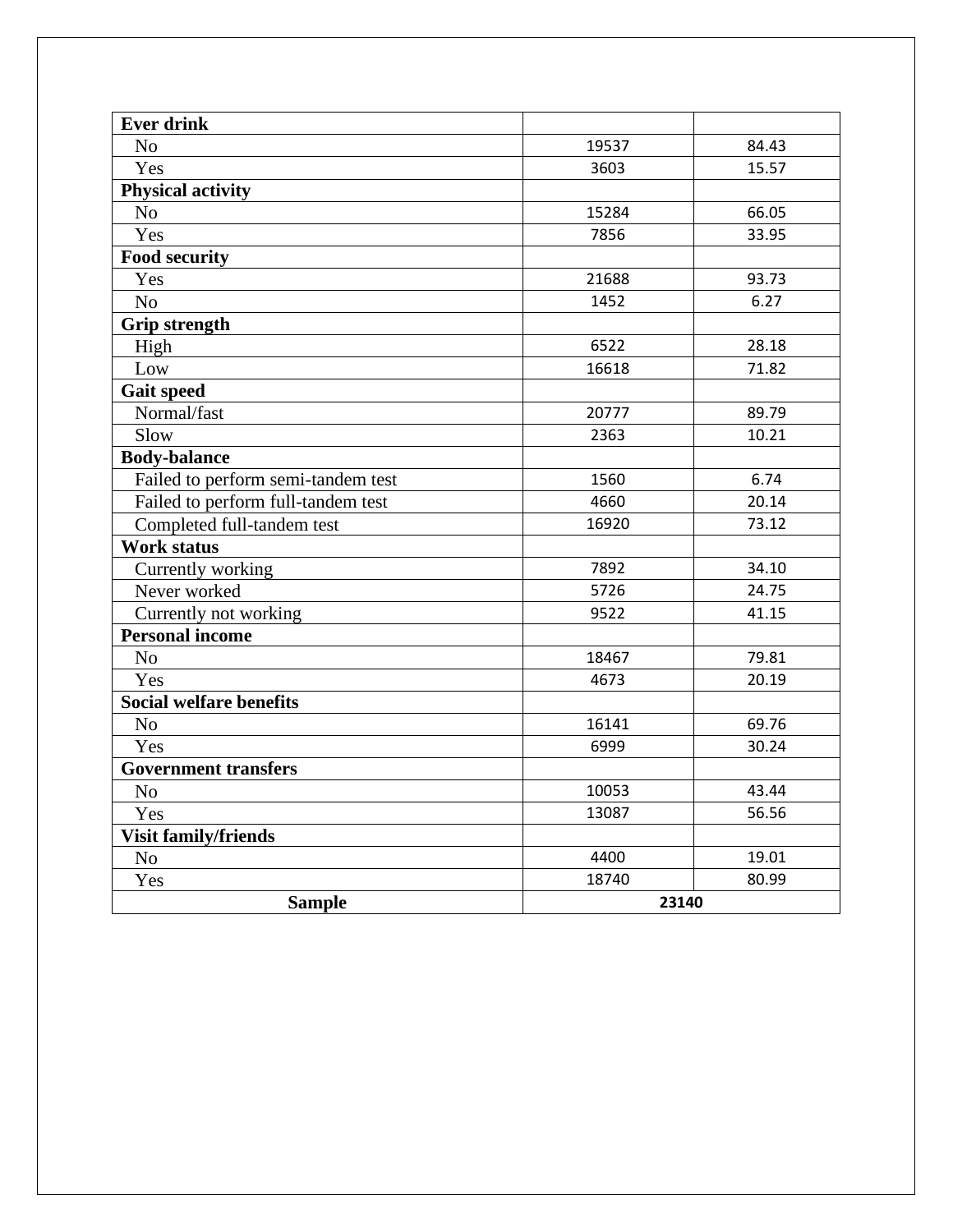# **Table 2: OLS and Quantile Regression estimates for HAI**

|                                             | <b>OLS</b>                  |                           |                           | <b>Quantile Regression</b> |                           |                             |
|---------------------------------------------|-----------------------------|---------------------------|---------------------------|----------------------------|---------------------------|-----------------------------|
|                                             |                             | 10 <sup>th</sup> Quantile | $25th$ Quantile           | 50 <sup>th</sup> Quantile  | 75 <sup>th</sup> Quantile | 90 <sup>th</sup> Quantile   |
| Age (Ref: 60-69 years)                      |                             |                           |                           |                            |                           |                             |
| 70-79 years                                 | $-2.01* (-2.35 - 1.68)$     | $-3.63*$ $(-4.45 - 2.81)$ | $-2.86*(-3.42 - 2.30)$    | $-1.90*(-2.27 - 1.53)$     | $-1.06*$ $(-1.36 - 0.75)$ | $-0.64*$ ( $-0.89 - 0.39$ ) |
| 80 years and above                          | $-4.98*(-5.53 - -4.43)$     | $-9.30*(-10.65 - -7.95)$  | $-7.23*(-8.15 - -6.30)$   | $-4.53*(-5.14 - 3.91)$     | $-2.86* (-3.35 - 2.36)$   | $-1.37* (-1.79 - 0.96)$     |
| <b>Gender (Ref: Male)</b>                   |                             |                           |                           |                            |                           |                             |
| Female                                      | $-3.73*$ $(-4.13 - 3.34)$   | $-5.14*(-6.09 - -4.18)$   | $-4.61* (-5.26 - 3.95)$   | $-3.55* (-3.98 - 3.11)$    | $-2.84*$ $(-3.19 - 2.48)$ | $-1.88*(-2.18 - 1.59)$      |
| <b>Education (Ref: no schooling)</b>        |                             |                           |                           |                            |                           |                             |
| Up to 5 years                               | $3.46*(3.07 - 3.85)$        | $4.58*(3.63 - 5.53)$      | $4.72*(4.07 - 5.37)$      | $3.53*(3.09 - 3.96)$       | $2.54*(2.19 - 2.89)$      | $1.49*(1.20 - 1.78)$        |
| $6-10$ years                                | $5.24*(4.82 - 5.65)$        | $7.66*(6.65 - 8.67)$      | $7.00*(6.31 - 7.69)$      | $5.22*(4.76-5.68)$         | $3.82*(3.45 - 4.19)$      | $2.31*(2.00 - 2.62)$        |
| Above 10 years                              | $6.56*(5.95 - 7.16)$        | $10.22*(8.74-11.70)$      | $8.55*(7.53 - 9.56)$      | $6.29*(5.61 - 6.96)$       | $4.36*(3.81 - 4.90)$      | $2.58*(2.12 - 3.03)$        |
| Social background (ref: Scheduled Tribe-ST) |                             |                           |                           |                            |                           |                             |
| <b>Scheduled Caste</b>                      | $-1.64*$ $(-2.13 - 1.16)$   | $-1.66*$ $(-2.84 - 0.47)$ | $-2.03* (-2.84 - 1.22)$   | $-1.59*(-2.13 - 1.06)$     | $-1.18*(-1.62 - 0.75)$    | $-0.88*(-1.24 - 0.51)$      |
| <b>Other Backward Caste</b>                 | $-2.45* (-2.87 - 2.04)$     | $-2.43* (-3.44 - 1.41)$   | $-3.37*$ $(-4.07 - 2.68)$ | $-2.60*$ $(-3.06 - 2.14)$  | $-1.78*(-2.16 - -1.41)$   | $-1.19*(-1.50 - 0.88)$      |
| General                                     | $-2.20* (-2.66 - 1.74)$     | $-2.49* (-3.62 - 1.37)$   | $-2.98*(-3.75 - 2.22)$    | $-2.23* (-2.74 - 1.72)$    | $-1.48*(-1.89 - 1.07)$    | $-1.05*$ $(-1.39 - 0.70)$   |
| <b>Marital status (Ref: in union)</b>       |                             |                           |                           |                            |                           |                             |
| Not in union                                | $-1.02*$ ( $-1.35-0.68$ )   | $-1.52*(-2.33 - 0.71)$    | $-0.84*$ ( $-1.39-0.29$ ) | $-1.04*$ ( $-1.41-0.67$ )  | $-0.56*$ $(-0.86 - 0.26)$ | $-0.61*$ ( $-0.86-0.36$ )   |
| <b>MPCE Quintile (Ref: poorest)</b>         |                             |                           |                           |                            |                           |                             |
| Poorer                                      | $0.28(-0.16-0.71)$          | $0.61 (-0.45 - 1.68)$     | $0.36(-0.37 - 1.08)$      | $0.28(-0.20 - 0.76)$       | $0.22(-0.17 - 0.62)$      | $0.01 (-0.32 - 0.33)$       |
| Middle                                      | $0.19(-0.25 - 0.62)$        | $0.19(-0.88 - 1.26)$      | $0.13(-0.60 - 0.86)$      | $0.16 (-0.33 - 0.64)$      | $0.31 (-0.08 - 0.71)$     | $0.24 (-0.09 - 0.56)$       |
| Richer                                      | $-0.16(-0.61 - 0.29)$       | $0.15(-0.94 - 1.24)$      | $-0.13(-0.87 - 0.62)$     | $-0.27$ $(-0.76 - 0.23)$   | $-0.21 (-0.61 - 0.19)$    | $-0.20$ $(-0.54 - 0.13)$    |
| Richest                                     | $-0.26(-0.73-0.21)$         | $-0.39(-1.53 - 0.76)$     | $-0.54$ $(-1.33 - 0.24)$  | $-0.45$ $(-0.97 - 0.07)$   | $-0.10(-0.52 - 0.33)$     | $0.10 (-0.25 - 0.44)$       |
| <b>Residence (Ref: rural)</b>               |                             |                           |                           |                            |                           |                             |
| Urban                                       | $1.39*(1.06 - 1.72)$        | $1.92*(1.11 - 2.72)$      | $1.59*(1.04 - 2.14)$      | $0.96*(0.59 - 1.32)$       | $0.76*(0.46 - 1.06)$      | $0.72*(0.48-0.97)$          |
| Ever smoke (Ref: no)                        |                             |                           |                           |                            |                           |                             |
| Yes                                         | $-0.76*$ ( $-1.08 - 0.44$ ) | $-1.42*(-2.20 - 0.63)$    | $-0.95*(-1.48 - -0.41)$   | $-0.43*(-0.78 - 0.07)$     | $-0.45*$ $(-0.74 - 0.16)$ | $-0.41*(-0.65 - 0.17)$      |
| Ever drink (Ref: no)                        |                             |                           |                           |                            |                           |                             |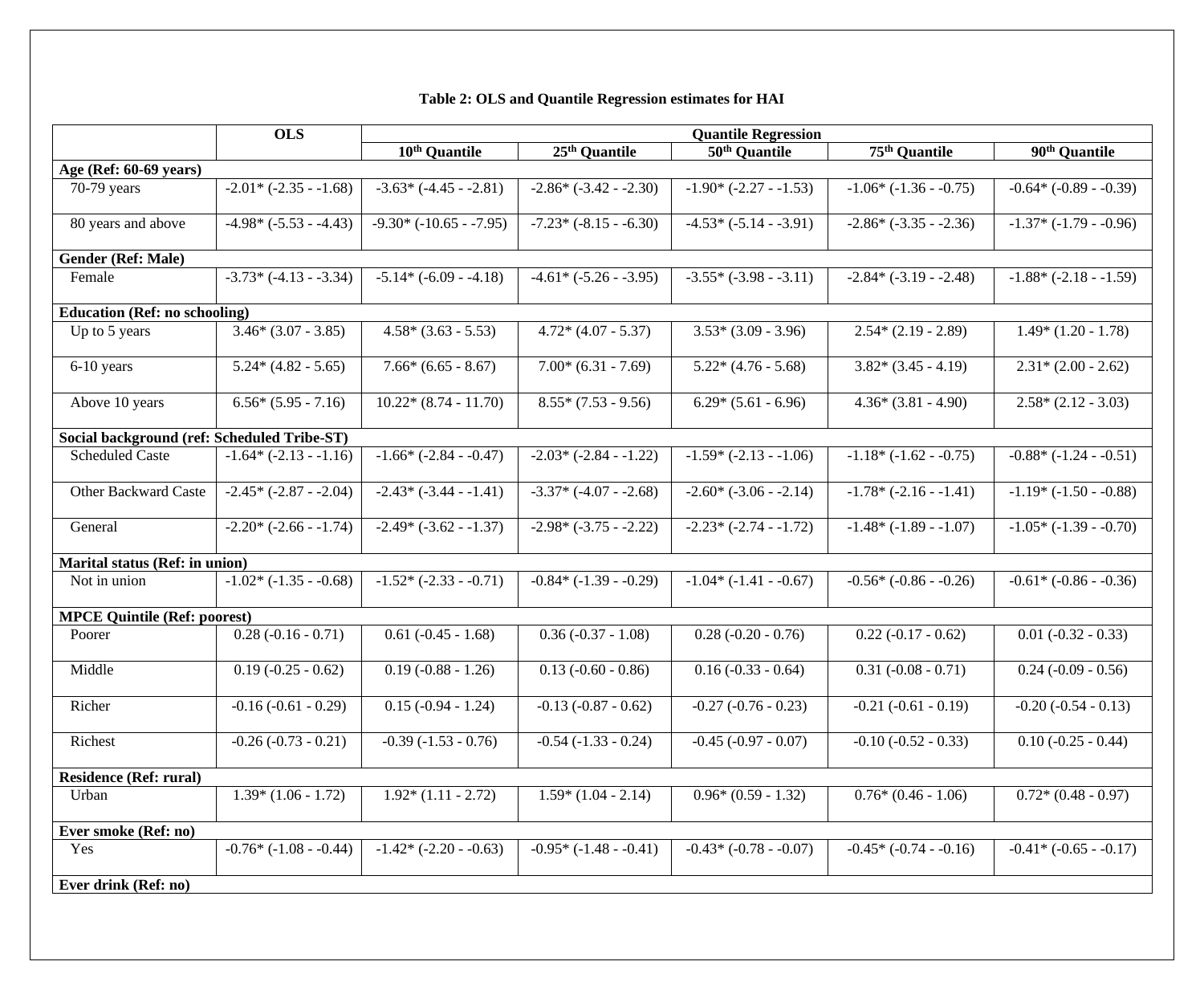| <b>Sample</b>                                          | 23,140                      | 23,140                    | 23,140                     | 23,140                    | 23,140                      | 23,140                      |
|--------------------------------------------------------|-----------------------------|---------------------------|----------------------------|---------------------------|-----------------------------|-----------------------------|
| <b>Constant</b>                                        | $80.98* (80.05 -$<br>81.92) | $63.28*(61.00 - 65.56)$   | $74.90*(73.34 - 76.46)$    | $84.06*(83.02 - 85.09)$   | $89.47*(88.63 - 90.31)$     | $93.42*(92.72 - 94.11)$     |
| Yes                                                    | $1.38*(1.02 - 1.75)$        | $2.97*(2.07 - 3.86)$      | $1.17*(0.57 - 1.78)$       | $0.55*(0.14-0.95)$        | $0.61*$ $(0.28-0.94)$       | $0.38*(0.11 - 0.65)$        |
| Visit family/friends (Ref: No)                         |                             |                           |                            |                           |                             |                             |
| Yes                                                    | $-0.43*(-0.73 - 0.13)$      | $-0.39(-1.12-0.33)$       | $-0.47$ $(-0.97 - 0.02)$   | $-0.70*$ ( $-1.03-0.37$ ) | $-0.47*$ $(-0.74 - 0.20)$   | $-0.25*(-0.47 - 0.03)$      |
| <b>Government transfers (Ref: No)</b>                  |                             |                           |                            |                           |                             |                             |
|                                                        |                             |                           |                            |                           |                             |                             |
| Social welfare benefits (Ref: No)<br>Yes               | $-0.11(-0.43 - 0.21)$       | $0.08(-0.71 - 0.86)$      | $-0.30(-0.84 - 0.24)$      | $-0.08$ $(-0.44 - 0.28)$  | $-0.23$ $(-0.52 - 0.06)$    | $-0.33*(-0.57 - 0.09)$      |
|                                                        |                             |                           |                            |                           |                             |                             |
| Yes                                                    | $-0.72*(-1.19 - -0.25)$     | $-0.99$ $(-2.14 - 0.16)$  | $-0.78(-1.56 - 0.01)$      | $-0.61*(-1.13 - 0.09)$    | $-0.44*$ ( $-0.86 - 0.02$ ) | $-0.08(-0.43-0.27)$         |
| Personal income (Ref: No)                              |                             |                           |                            |                           |                             |                             |
| Currently working                                      | $3.55*(3.09 - 4.00)$        | $6.24*(5.14 - 7.35)$      | $4.38*(3.63 - 5.14)$       | $2.61*(2.10-3.11)$        | $1.60*(1.19-2.01)$          | $0.78*(0.44 - 1.12)$        |
| Never worked                                           | $1.43*(1.03 - 1.82)$        | $1.14*(0.17 - 2.10)$      | $1.74*(1.09 - 2.40)$       | $1.40*(0.96 - 1.84)$      | $1.01*(0.65 - 1.36)$        | $0.69*(0.40-0.99)$          |
| Work status (Ref: Currently not working)               |                             |                           |                            |                           |                             |                             |
| test                                                   |                             |                           |                            |                           |                             |                             |
| tandem test<br>Completed full-tandem                   | $4.74*(4.12 - 5.36)$        | $8.35*(6.83 - 9.87)$      | $6.63*(5.59 - 7.67)$       | $4.69*(4.00 - 5.39)$      | $3.35*(2.79 - 3.91)$        | $2.33*(1.87 - 2.80)$        |
| Failed to perform full-                                | $2.62*(1.96 - 3.27)$        | $5.15*(3.55 - 6.76)$      | $4.06*(2.96 - 5.16)$       | $2.79*(2.06 - 3.52)$      | $1.90*(1.31 - 2.49)$        | $1.41*(0.92 - 1.90)$        |
| Body-balance (Ref: failed to perform semi-tandem test) |                             |                           |                            |                           |                             |                             |
| Slow                                                   | $-5.14*$ $(-5.64 - 4.64)$   | $-6.95*$ $(-8.17 - 5.73)$ | $-6.82*$ $(-7.66 - -5.99)$ | $-5.28*(-5.83 - -4.73)$   | $-3.09* (-3.54 - 2.64)$     | $-2.52* (-2.89 - 2.15)$     |
| Gait speed (Ref: normal/fast)                          |                             |                           |                            |                           |                             |                             |
|                                                        |                             |                           |                            |                           |                             |                             |
| Grip strength (Ref: high)<br>Low                       | $-2.19* (-2.50 - 1.87)$     | $-3.50*$ $(-4.27 - 2.73)$ | $-2.40* (-2.93 - 1.88)$    | $-1.79* (-2.14 - 1.44)$   | $-1.28*(-1.56 - 0.99)$      | $-0.66*$ ( $-0.90 - 0.43$ ) |
|                                                        |                             |                           |                            |                           |                             |                             |
| N <sub>o</sub>                                         | $-4.49* (-5.12 - 3.86)$     | $-7.19*(-8.72 - -5.65)$   | $-5.92* (-6.97 - -4.87)$   | $-3.79*(-4.49 - 3.09)$    | $-2.65* (-3.21 - 2.08)$     | $-2.10* (-2.57 - 1.63)$     |
| Food security (Ref: yes)                               |                             |                           |                            |                           |                             |                             |
| Yes                                                    | $1.10*(0.76 - 1.43)$        | $1.65*(0.83 - 2.46)$      | $1.41*(0.85 - 1.97)$       | $0.97*(0.60 - 1.34)$      | $0.63*(0.33-0.93)$          | $0.53*(0.28 - 0.78)$        |
| <b>Physical activity (Ref: no)</b>                     |                             |                           |                            |                           |                             |                             |
| Yes                                                    | $-0.67*$ ( $-1.07-0.26$ )   | $0.10 (-0.89 - 1.10)$     | $-0.68*(-1.36 - 0.00)$     | $-1.11*$ $(-1.56 - 0.66)$ | $-0.89*(-1.25 - 0.52)$      | $-0.64*(-0.94 - 0.33)$      |

Note: MPCE Quintile: Monthly Per Capita Consumption Expenditure; Confidence Interval (CI) in parentheses, \* p<0.05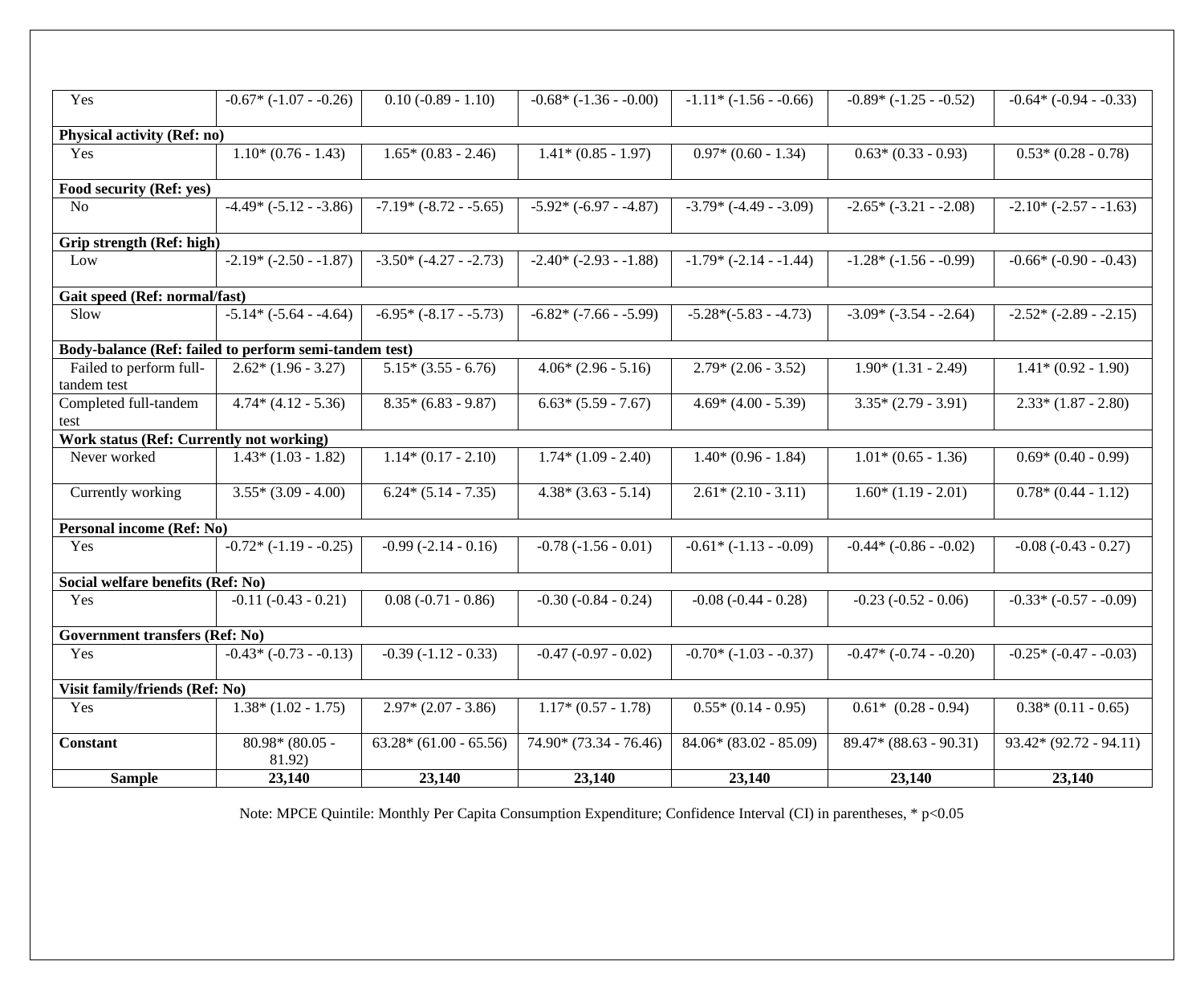| <b>Percentiles</b> | <b>Total Gap in HAI</b> | Coefficient (%  | % Characteristics |
|--------------------|-------------------------|-----------------|-------------------|
|                    | (Male-Female)           | discrimination) |                   |
|                    | 10.25                   | 55.68           | 44.32             |
| ◠                  | 9.50                    | 64.20           | 35.80             |
| 3                  | 8.25                    | 67.72           | 32.28             |
|                    | 7.18                    | 69.07           | 30.93             |
|                    | 6.29                    | 69.60           | 30.40             |
|                    | 5.60                    | 70.11           | 29.89             |
|                    | 4.91                    | 71.60           | 28.40             |
| 8                  | 4.08                    | 74.25           | 25.72             |
|                    | 2.70                    | 74.63           | 25.37             |

**Table 3: Gender gap explained by coefficient (discrimination) and characteristics**

**Figure 1: Gender inequality in healthy ageing in India**

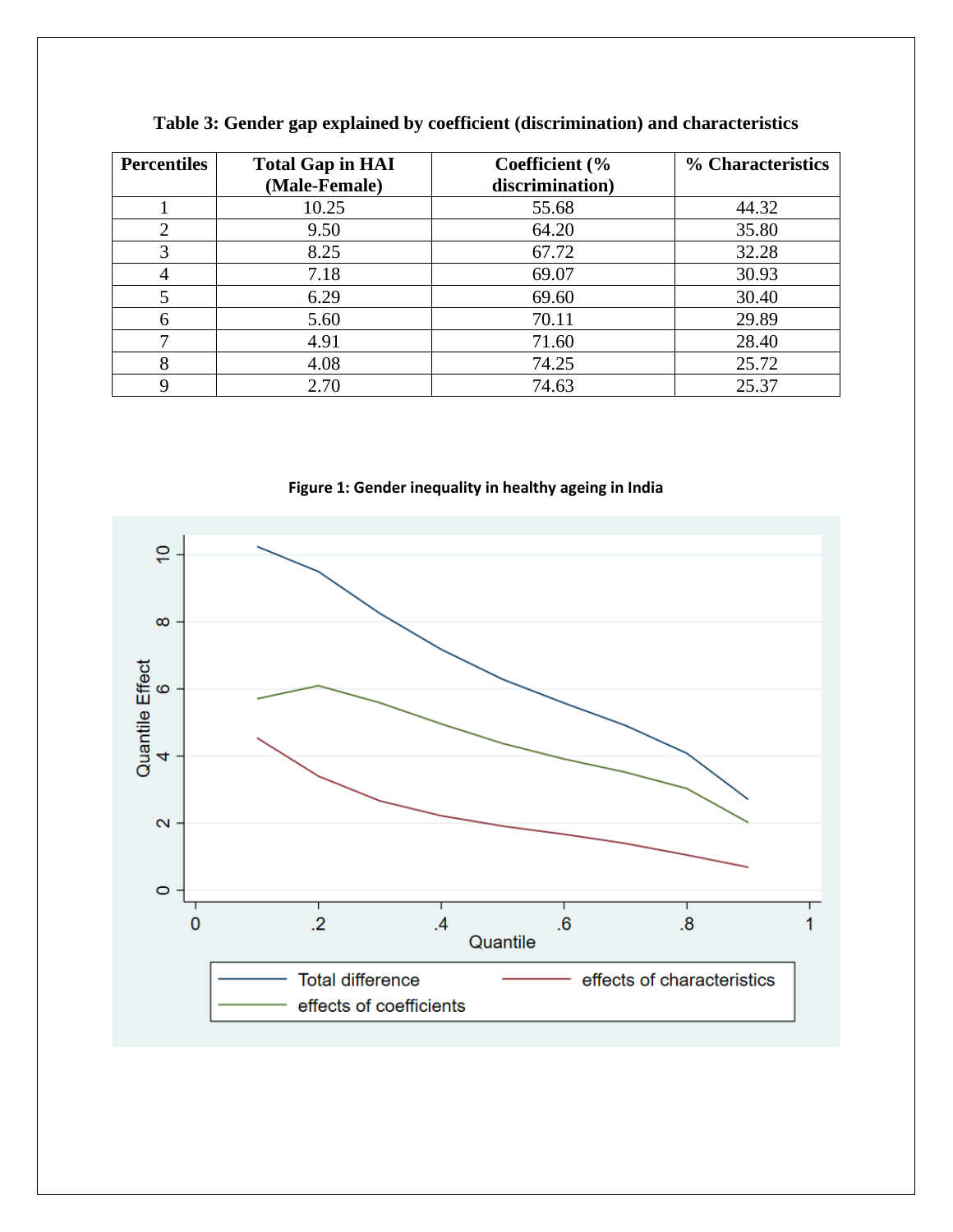# **Supplementary Data (Tables)**

| <b>Domains</b>                        |            | <b>Variable</b>                  | <b>Categories</b>                               | <b>Scale</b>          |
|---------------------------------------|------------|----------------------------------|-------------------------------------------------|-----------------------|
|                                       |            | Hypertension                     | $1 = Yes$ and $0 = No$                          | $1 = 0$ and $0 = 100$ |
| Physiological and<br>metabolic health |            | <b>Diabetes</b>                  | $1 = Yes$ and $0 = No$                          | $1 = 0$ and $0 = 100$ |
|                                       |            | Lung disease                     | $1 = Yes$ and $0 = No$                          | $1 = 0$ and $0 = 100$ |
|                                       |            | Heart disease                    | $1 = Yes$ and $0 = No$                          | $1 = 0$ and $0 = 100$ |
|                                       |            | Arthritis                        | $1 = Yes$ and $0 = No$                          | $1 = 0$ and $0 = 100$ |
|                                       |            | Neurological/psychiatric problem | $1 = Yes$ and $0 = No$                          | $1 = 0$ and $0 = 100$ |
|                                       |            | High cholesterol                 | $1 = Yes$ and $0 = No$                          | $1 = 0$ and $0 = 100$ |
|                                       |            | Thyroid                          | $1 = Yes$ and $0 = No$                          | $1 = 0$ and $0 = 100$ |
|                                       |            | Other chronic disease            | $1 = Yes$ and $0 = No$                          | $1 = 0$ and $0 = 100$ |
|                                       |            | Dressing                         | $1 = Yes$ and $0 = No$                          | $1 = 0$ and $0 = 100$ |
|                                       |            | Walking                          | $1 = Yes$ and $0 = No$                          | $1 = 0$ and $0 = 100$ |
|                                       |            | <b>Bathing</b>                   | $1 = Yes$ and $0 = No$                          | $1 = 0$ and $0 = 100$ |
|                                       | <b>ADL</b> | Eating                           | $1 = Yes$ and $0 = No$                          | $1 = 0$ and $0 = 100$ |
|                                       |            | Getting out of bed               | $1 = Yes$ and $0 = No$                          | $1 = 0$ and $0 = 100$ |
| Physical capabilities                 |            | Using toilet                     | $1 = Yes$ and $0 = No$                          | $1 = 0$ and $0 = 100$ |
|                                       |            | Cooking                          | $1 = Yes$ and $0 = No$                          | $1 = 0$ and $0 = 100$ |
|                                       |            | Shopping                         | $1 = Yes$ and $0 = No$                          | $1 = 0$ and $0 = 100$ |
|                                       |            | Making telephone calls           | $1 = Yes$ and $0 = No$                          | $1 = 0$ and $0 = 100$ |
|                                       | IADL       | Taking medications               | $1 = Yes$ and $0 = No$                          | $1 = 0$ and $0 = 100$ |
|                                       |            | Doing<br>work<br>around<br>the   | $1 = Yes$ and $0 = No$                          | $1 = 0$ and $0 = 100$ |
|                                       |            | house/gardening                  |                                                 |                       |
|                                       |            | Managing money                   | $1 = Yes$ and $0 = No$                          | $1 = 0$ and $0 = 100$ |
|                                       |            | Movement                         | $1 = Yes$ and $0 = No$                          | $1 = 0$ and $0 = 100$ |
| General health                        |            | Self-rated health                | $0=$ very good, $1=$ good,                      | $0 = 100$             |
| status                                |            |                                  | $2 = \text{fair}$ , $3 = \text{poor}$ and $4 =$ | $1 = 75$              |
|                                       |            |                                  | very poor                                       | $2 = 50$              |
|                                       |            |                                  |                                                 | $3 = 25$              |
|                                       |            |                                  |                                                 | $4=0$                 |
|                                       |            | 10-word recall test              | $0 - 10$                                        | $0 - 2 = 0$           |
|                                       |            |                                  |                                                 | $3-4 = 25$            |
| Cognitive functions                   |            |                                  |                                                 | $5 - 6 = 50$          |
|                                       |            |                                  |                                                 | $7 - 8 = 75$          |
|                                       |            |                                  |                                                 | $9-10=100$            |
|                                       |            | Date orientation $-$ day         | $1 = Yes$ and $0 = No$                          | $1 = 100$ and $0 = 0$ |
|                                       |            | Date orientation – month         | $1 = Yes$ and $0 = No$                          | $1 = 100$ and $0 = 0$ |
|                                       |            | Date orientation $-$ year        | $1 = Yes$ and $0 = No$                          | $1 = 100$ and $0 = 0$ |

# **Table S1: Healthy ageing indicators and harmonisation of HAI**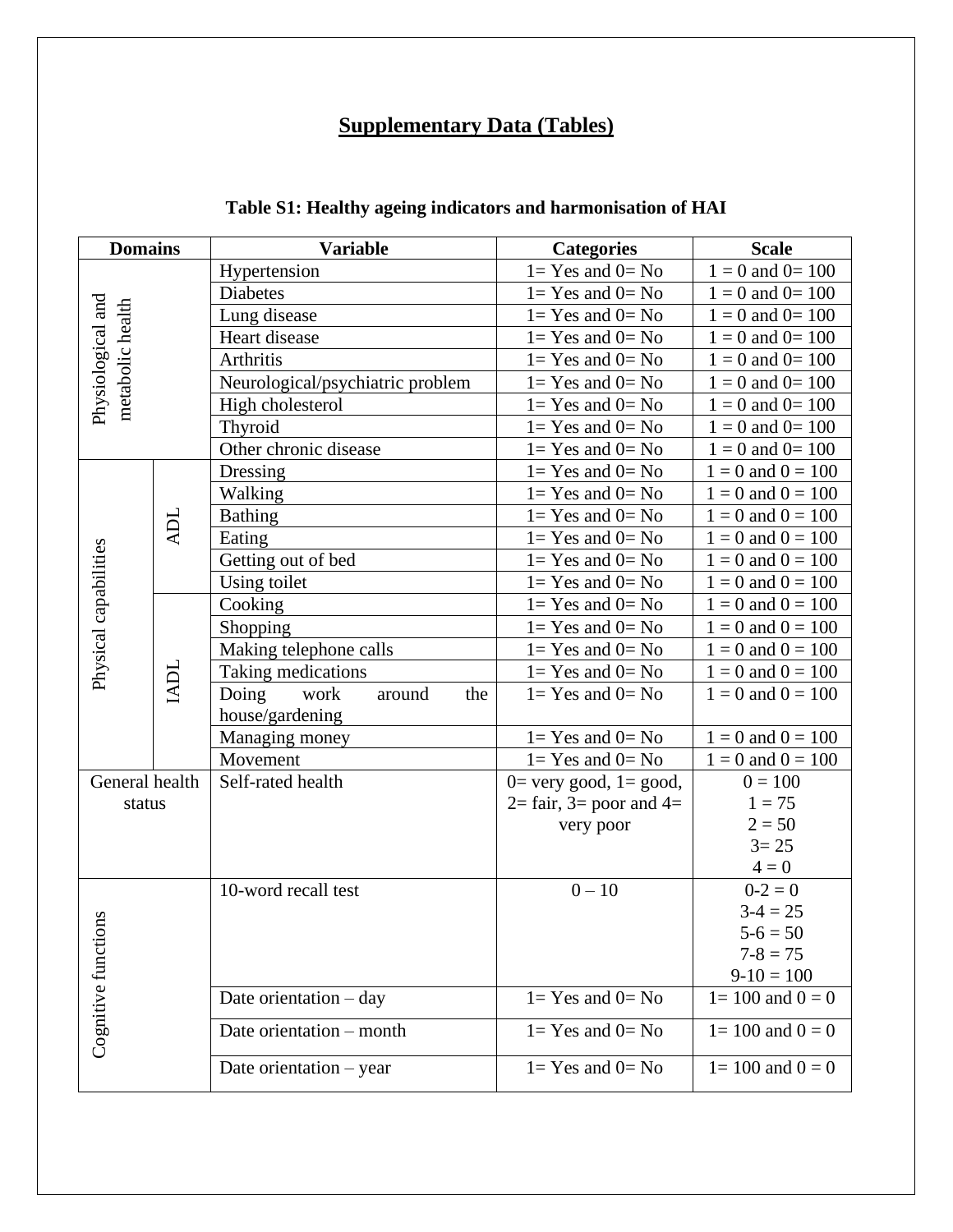| Psychological<br>wellbeing                                                    | Center for Epidemiological Studies<br>Depression (CESD) | $0 - 30$ | $0-5=100$<br>$6-11=75$<br>$12 - 17 = 50$<br>$18 - 23 = 25$ |  |  |
|-------------------------------------------------------------------------------|---------------------------------------------------------|----------|------------------------------------------------------------|--|--|
|                                                                               |                                                         |          | $24 - 30 = 0$                                              |  |  |
| The total score of all the 28 variables has normalised in to $0 - 100$ scale. |                                                         |          |                                                            |  |  |

## **Reliability and validity of HAI**

## **1- Internal consistency of HAI**

- Cronbach alpha  $= 0.80$ 

## **2- Factor Structure**

## **Table S2: Factor loadings for the HAI (varimax rotation)**

|                          |        | <b>Factor Loadings</b> |        |                |        |        |        |
|--------------------------|--------|------------------------|--------|----------------|--------|--------|--------|
|                          | Factor | Factor                 | Factor | Factor         | Factor | Factor | Factor |
|                          | 1      | $\overline{2}$         | 3      | $\overline{4}$ | 5      | 6      | 7      |
| Hypertension             |        |                        |        | .64            |        |        |        |
| <b>Diabetes</b>          |        |                        |        | .63            |        |        |        |
| Lung disease             |        |                        |        |                | .56    |        |        |
| Heart disease            |        |                        |        | .52            |        |        |        |
| Arthritis                |        |                        |        |                |        | .55    |        |
| Neurological/psychiatric |        |                        |        |                |        | .65    |        |
| problem                  |        |                        |        |                |        |        |        |
| High cholesterol         |        |                        |        | .61            |        |        |        |
| Thyroid                  |        |                        |        |                |        | .57    |        |
| Other chronic disease    |        |                        |        |                |        |        | .97    |
| Dressing                 |        | 0.72                   |        |                |        |        |        |
| Walking                  |        | 0.76                   |        |                |        |        |        |
| <b>Bathing</b>           |        | 0.78                   |        |                |        |        |        |
| Eating                   |        | 0.63                   |        |                |        |        |        |
| Getting out of bed       |        | 0.69                   |        |                |        |        |        |
| Using toilet             |        | 0.60                   |        |                |        |        |        |
| Cooking                  | 0.57   |                        |        |                |        |        |        |
| <b>Shopping</b>          | 0.74   |                        |        |                |        |        |        |
| Making telephone calls   | 0.71   |                        |        |                |        |        |        |
| Taking medications       | 0.65   |                        |        |                |        |        |        |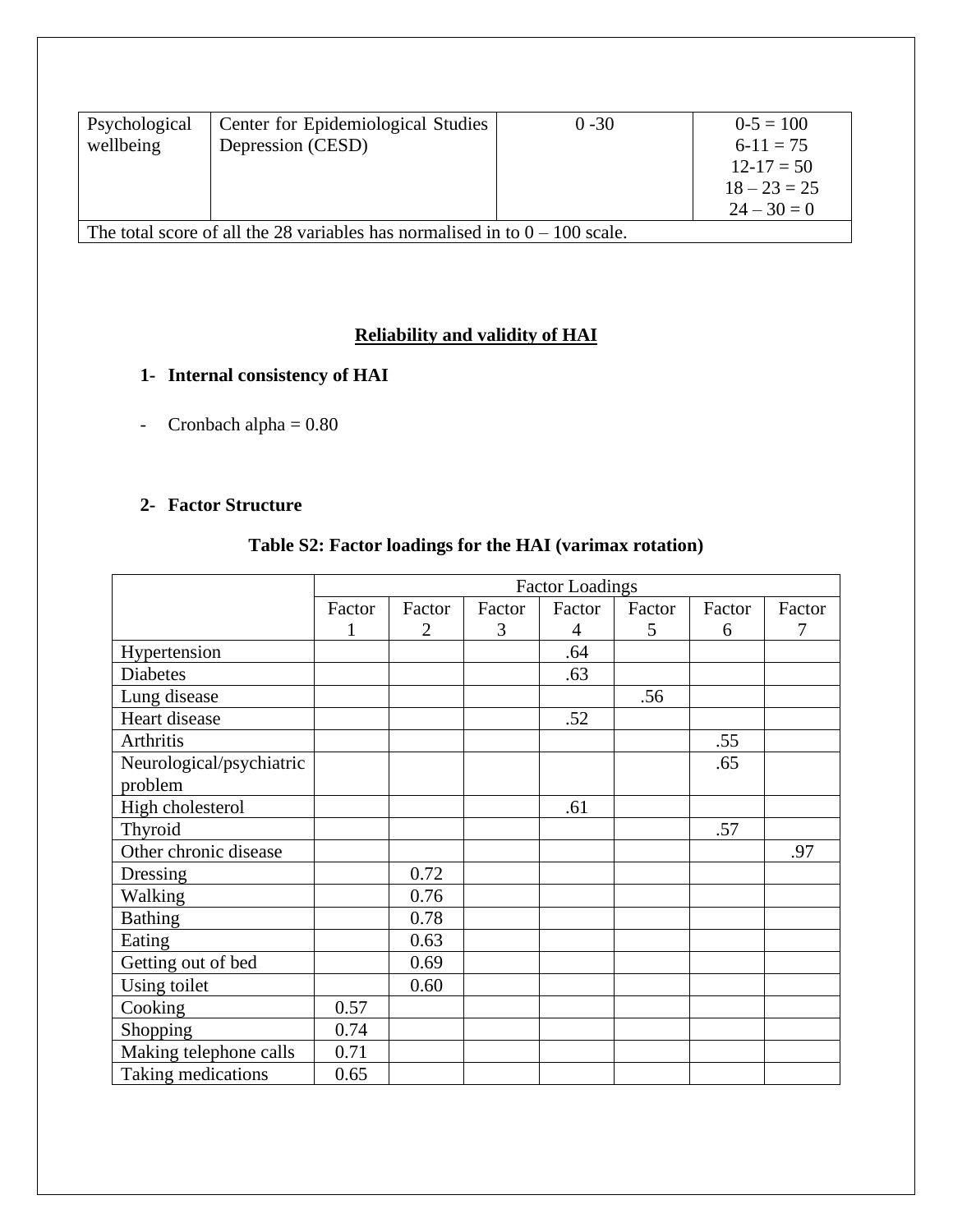| Doing work around the                | 0.66      |  |      |  |     |  |  |
|--------------------------------------|-----------|--|------|--|-----|--|--|
| house/gardening                      |           |  |      |  |     |  |  |
| Managing money                       | 0.79      |  |      |  |     |  |  |
| Movement                             | 0.77      |  |      |  |     |  |  |
| Self-rated health                    |           |  |      |  | .57 |  |  |
| 10-word recall test                  |           |  | 0.55 |  |     |  |  |
| Date orientation $-$ day             |           |  | 0.78 |  |     |  |  |
| Date orientation – month             |           |  | 0.72 |  |     |  |  |
| Date orientation $-$ year            |           |  | 0.79 |  |     |  |  |
| <b>CESD</b>                          |           |  |      |  | .54 |  |  |
| Bartlett's sphericity<br>$1.48e+0.5$ |           |  |      |  |     |  |  |
|                                      | (P<0.000) |  |      |  |     |  |  |
| 0.89<br>Kaiser-Meyer-Olkin           |           |  |      |  |     |  |  |

Note: Factor loadings- higher values shows that the factor extracts sufficient variance from that variable. Factor loading 0.5 and above is good enough to consider the variable.

## **Table S3: Eigen values and percentage of explained variance for the HAI**

|          |             | <b>Without rotation</b> | <b>Varimax rotation</b> |            |  |
|----------|-------------|-------------------------|-------------------------|------------|--|
|          | Eigen value | Percentage              | Eigen value             | Percentage |  |
|          |             | explained               |                         | explained  |  |
|          |             | variance                |                         | variance   |  |
| Factor 1 | 5.54        | 20                      | 3.80                    | 14         |  |
| Factor 2 | 2.39        | 9                       | 3.21                    | 12         |  |
| Factor 3 | 1.72        | 6                       | 2.20                    |            |  |
| Factor 4 | 1.52        |                         | 1.63                    | 6          |  |
| Factor 5 | 1.12        |                         | 1.27                    |            |  |
| Factor 6 | 1.02        |                         | 1.13                    |            |  |
| Factor 7 | 1.00        |                         | 1.01                    | 3          |  |

**Result:** Factor 1 and Factor 2 are the major factors expalining the variance of HAI. Together, the seven factors account for 51% of the variance of HAI.

#### **3- External validity**

## **Table S4: Pearson's correlation coefficients (r) between HAI and Life satisfaction (LS) score**

|                            | Life satisfaction score |     |  |  |  |
|----------------------------|-------------------------|-----|--|--|--|
| Healthy Ageing Index (HAI) |                         |     |  |  |  |
|                            |                         | 0 O |  |  |  |